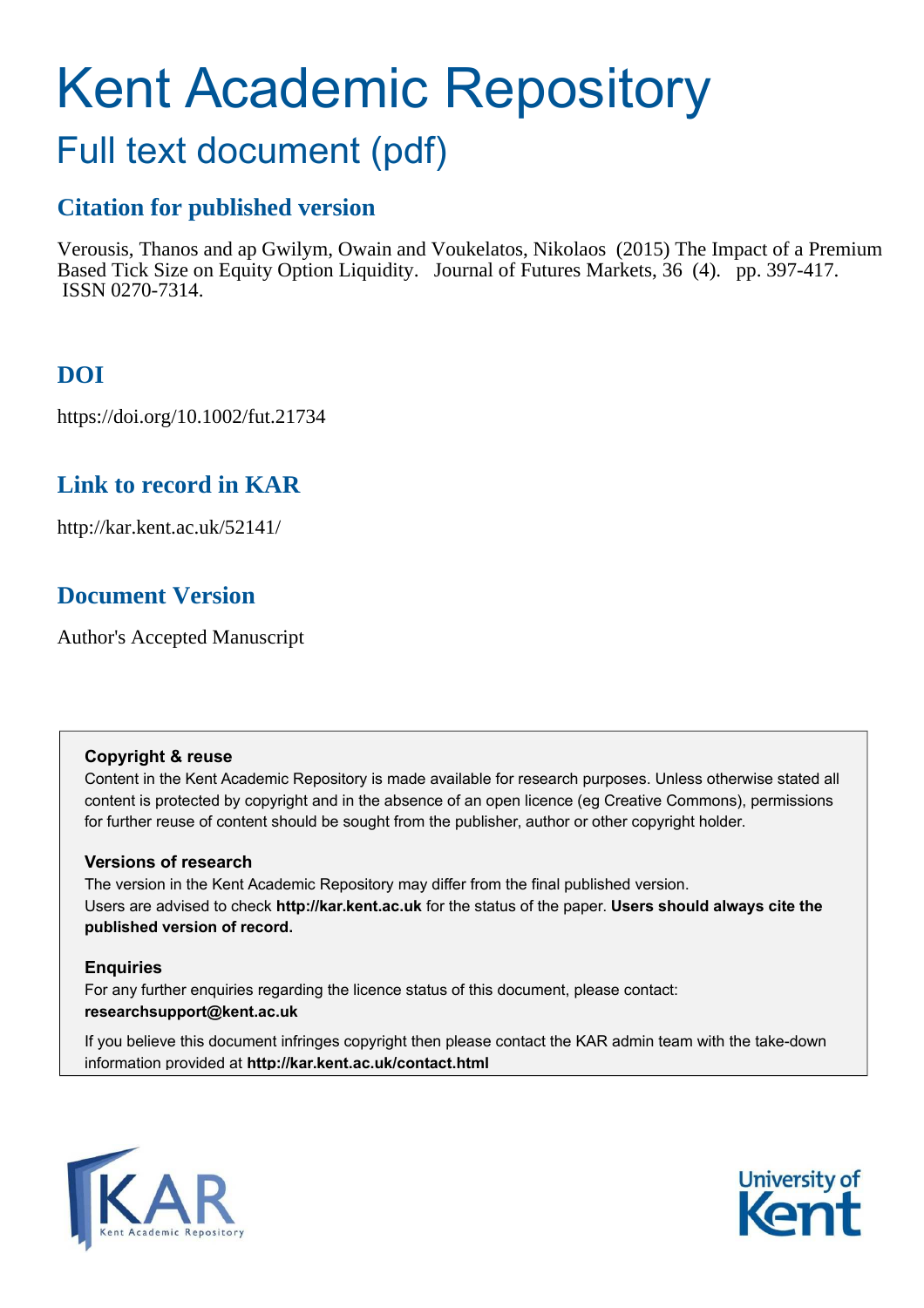## The Impact of a Premium Based Tick Size on Equity Option Liquidity

Thanos Verousis<sup> $a$ </sup><sup>\*</sup>, Owain ap Gwilym<sup>b</sup> and Nikolaos Voukelatos<sup>c</sup>

<sup>a</sup> School of Management, University of Bath, Bath, BA2 7AY, UK

<sup>b</sup> Bangor Business School, Bangor University, Bangor, LL57 2DG, UK

 $c$  Kent Business School, University of Kent, Kent, CT2 7PE, UK

This version on: March 2015

#### Abstract

On June 2, 2009, NYSE LIFFE Amsterdam reduced the tick size for options trading at prices below  $\epsilon 0.20$  from  $\epsilon 0.05$  to  $\epsilon 0.01$  and on April 1, 2010, the exchange increased the price threshold to  $\epsilon 0.50$ . We study the effect of that tick size reduction on the liquidity of individual equity options. In this respect, this study is uniquely positioned in the options context where moneyness is a clear additional factor in the implementation of the tick size changes. We show that, in general, quoted and traded option liquidity increased but at a rate decreasing with option moneyness. Real costs fell more for the lower priced contracts. Importantly, we show that the ability of the market to absorb larger trades has potentially diminished after the change in the tick size. We document a substantial increase in quote revisions which implies an increase in price competition and, as a result, an improvement in market quality. Finally, the decrease in the tick size led to an increase in hedging activity using deep-out-of-the-money puts.

Keywords: Liquidity, Tick Size, PBTS, Equity options, Amsterdam LIFFE JEL Classifications: G12, G20

<sup>∗</sup>Corresponding author: +44 (0) 1225 386314, t.verousis@bath.ac.uk. We would like to thank participants at the Financial Management Association Europe 2014 conference, the French Finance Association 2014 conference, the High Frequency Data and Derivatives Markets conference, the 7<sup>th</sup> Financial Risks International Forum, and seminar participants at the University of Bath and the Adam Smith Business School (University of Glasgow) for valuable comments and suggestions.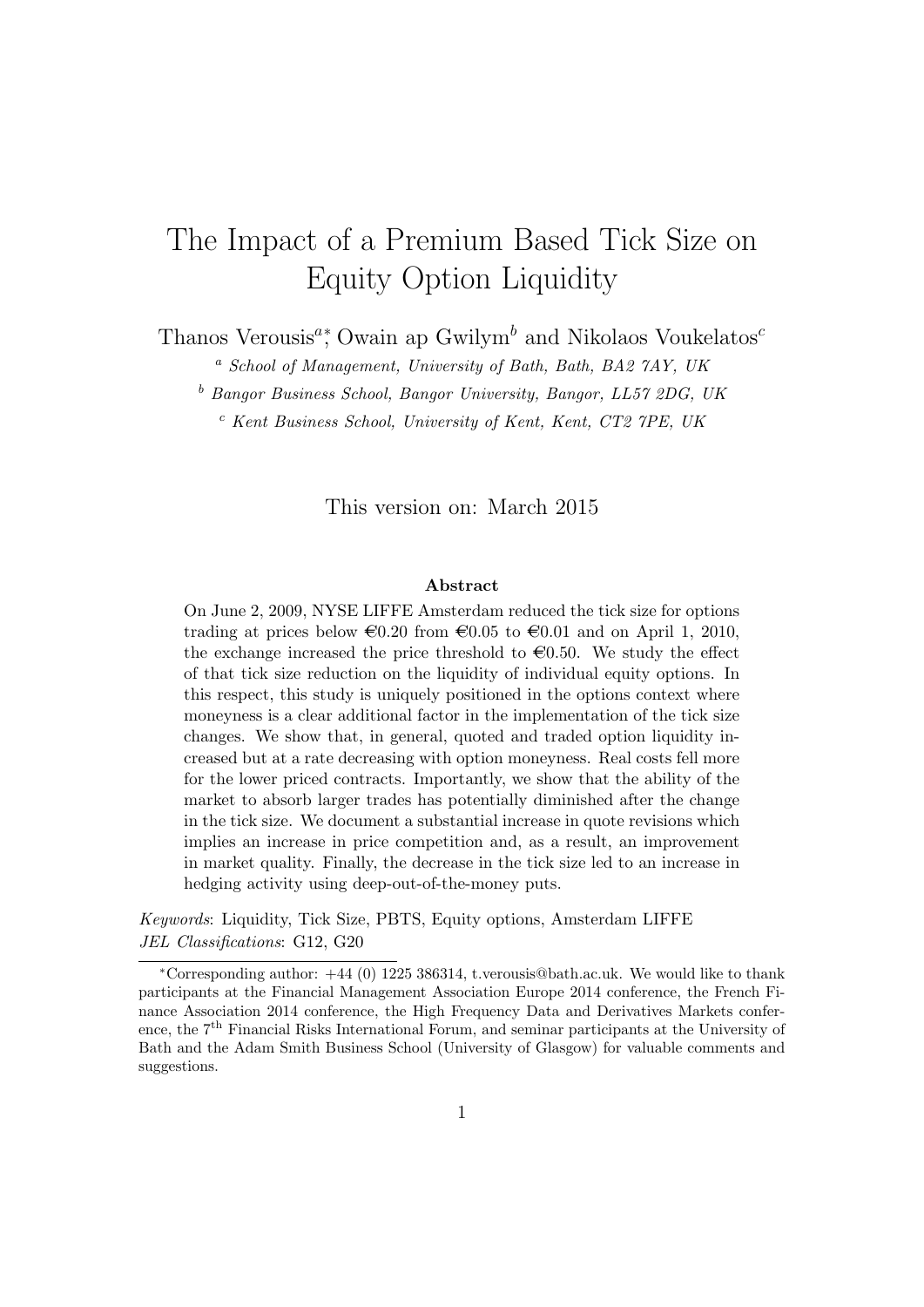## 1 Introduction

"The Participants are filing the proposed Plan in order to implement a pilot program for a one-year Pilot Period that, among other things, would widen the quoting and trading increments for certain small capitalization stocks (Tick Size Pilot Program)." (SEC, 2014-176)

"People are finally recognizing that the one-size-fits-all stocks is a disaster" (D. Weild, former VC of NASDAQ, in Massoudi and Mackenzie, 2013)

Since decimalization at US exchanges in 2001, regulators have engaged in a battle with the exchanges and market makers over whether small tick sizes enhance market quality. The heart of the debate lies in the trade-off between reducing transaction costs for investors and incentivising market makers to support illiquid stocks. This paper contributes new evidence to this debate from a "natural experiment" for option contracts trading at NYSE LIFFE.

On June 2, 2009, NYSE LIFFE introduced the Premium Based Tick Size rule (henceforth PBTS) on all single stock options trading at NYSE LIFFE Amsterdam. According to the new rule, equity options trading at a premium of  $\epsilon 0.20$  or lower could be quoted at a tick size of  $\epsilon 0.01$ , whereas options trading at prices higher than the threshold continued to be quoted at a minimum tick of  $\epsilon$ 0.05. On April 1, 2010, NYSE LIFFE increased the price threshold from  $\epsilon$ 0.20 to  $\epsilon$ 0.50. This paper presents evidence on the effect of the implementation of the PBTS on the quote and trade liquidity of individual equity options. Our study is uniquely positioned in the options context where moneyness is a clear additional factor in the implementation of the tick size changes.

Theoretically, Harris (1994) suggests that a decrease in tick size is expected to lead to a narrowing of bid-ask spreads if the current tick size is greater than the size that would be quoted if no minimum tick was enforced. Most importantly, spreads are expected to narrow more for the lower priced assets for which the minimum tick size is a more binding constraint. Also, to the extent that there is a negative association between trading volume and spreads, the reduction in tick size would increase trading volume. Meanwhile, market depth is expected to decrease, because traders desiring to trade large sizes may be deterred since the small tick size increases the probability that other smaller traders may step ahead of them in the order book. On this latter point, Portniaguina et al. (2006) show that in hybrid markets like the NYSE, a reduction in tick size reduces the value of a limit order which may lead to the order book becoming very thin and quoted spreads becoming very wide as a consequence. The authors show that a decrease in the minimum tick size increases the cost of submitting large orders and subsequently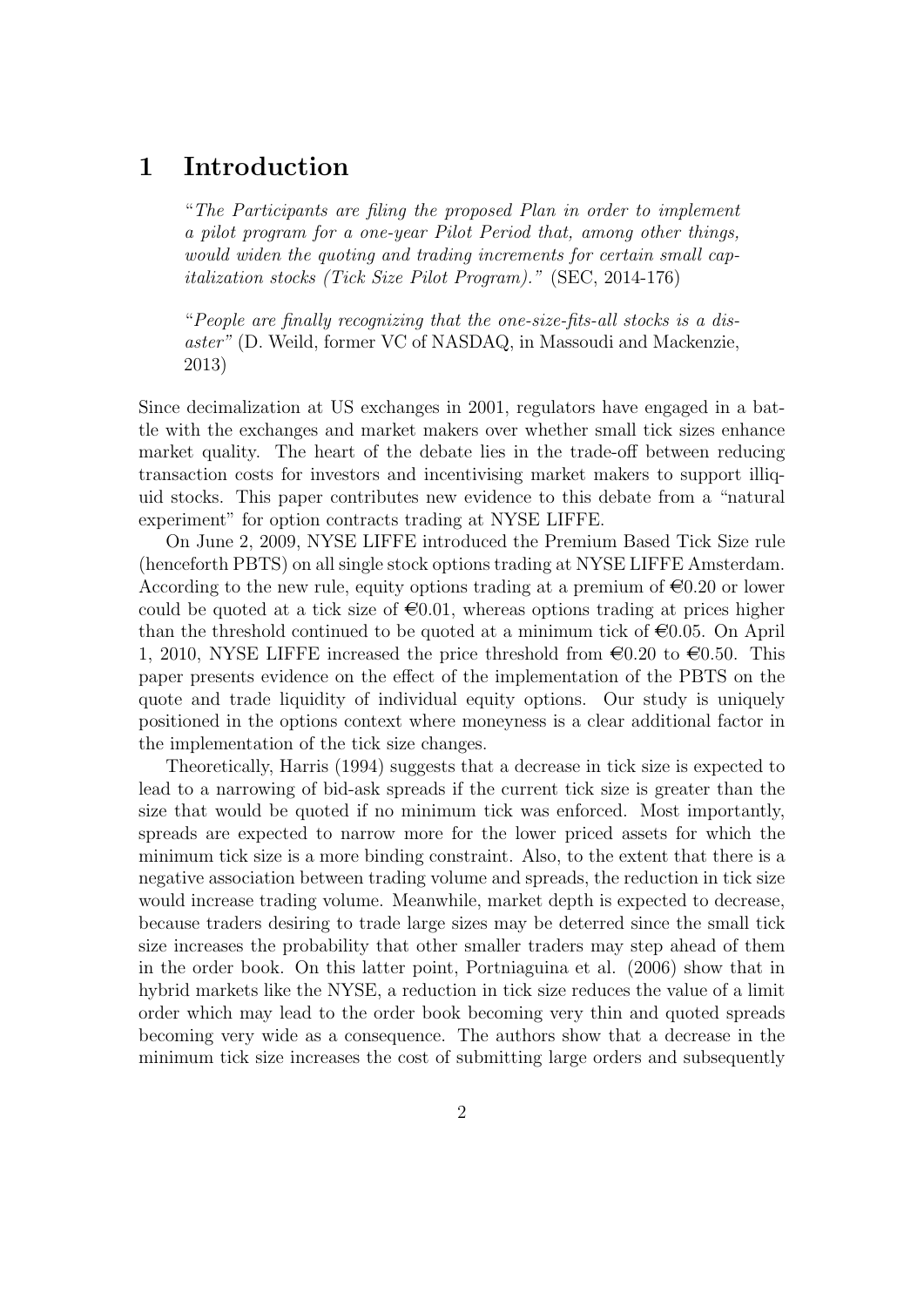leads to order splitting (stealth trading). However, the effect of this change on specialist participation rates is not expected to be uniform. For stocks with a smaller initial average trade size, order splitting should not be as prevalent as for firms with large initial trade sizes. Portniaguina et al. (2006) show that market maker profits will be positive for the former stocks and less positive, or possibly negative, for the latter.

Empirically, in equity and futures markets, several studies have shown that a reduction in tick size delivers two main outcomes. Firstly, spreads generally narrow (see Harris, 1991, 1994; Seppi, 1997; Bollen and Whaley, 1998; Goldstein and Kavajecz, 2000; Jones and Lipson, 2001; Bessembinder, 2003; Smith et al., 2006). Secondly, market depth deteriorates as a smaller tick size makes front running more profitable for smaller investors and increases order transparency for large traders (see Harris, 1996; Angel, 1997; Goldstein and Kavajecz, 2000; Jones and Lipson, 2001). The latter implies an overall increase in liquidity for small trades and an overall decrease for institutional trades. Also, Bourghellea and Declerck (2004) show that a tick size change is not necessarily associated with a change in liquidity supply but primarily affects order submission strategies. This is due to the fact that a decrease in the tick size fails to attract liquidity providers on the limit order book and, if the spread remains unaffected, depth generally still reduces.

The debate is far from being resolved in favour of smaller tick sizes. In 2001, NASDAQ and NYSE replaced the fractional price system with decimal prices, cutting the tick size to one cent for both markets. However, in June 2013, the U.S. Securities and Exchange Commission was reported to have drafted a pilot program that would increase the tick size for 100 of the smaller or less liquid US stocks (see Mamudi and Michaels, 2013). On August 26, 2014, the U.S. Securities and Exchange Commission filed a plan to implement the 12-month pilot program whose outcomes "could have meaningful implications for market quality" (SEC, 2014-176). This was in response to criticism from the financial industry that "decimalization - a euphemism for the collapse in trading spreads, tick sizes and commissions - decimated the U.S. IPO market" (Weild et al., 2012, p. 2). In their view, it is crucial to provide economic incentives to market makers in order that they continue supporting small stocks and provide analyst coverage. In this respect, our study is extremely timely. Also, for NYSE LIFFE, market makers are an integral part of the trading process as, under their contractual obligations with the exchange, they are obliged to offer competitive two-way quotes across the whole spectrum of contracts that are trading at the exchange. Thus, the implementation of the PBTS may lead to lower profits for market makers which may serve as a disincentive to offer competitive quotes. On the other hand, Harris (1994) suggests that since market maker profits are a function of volume and spreads, their profits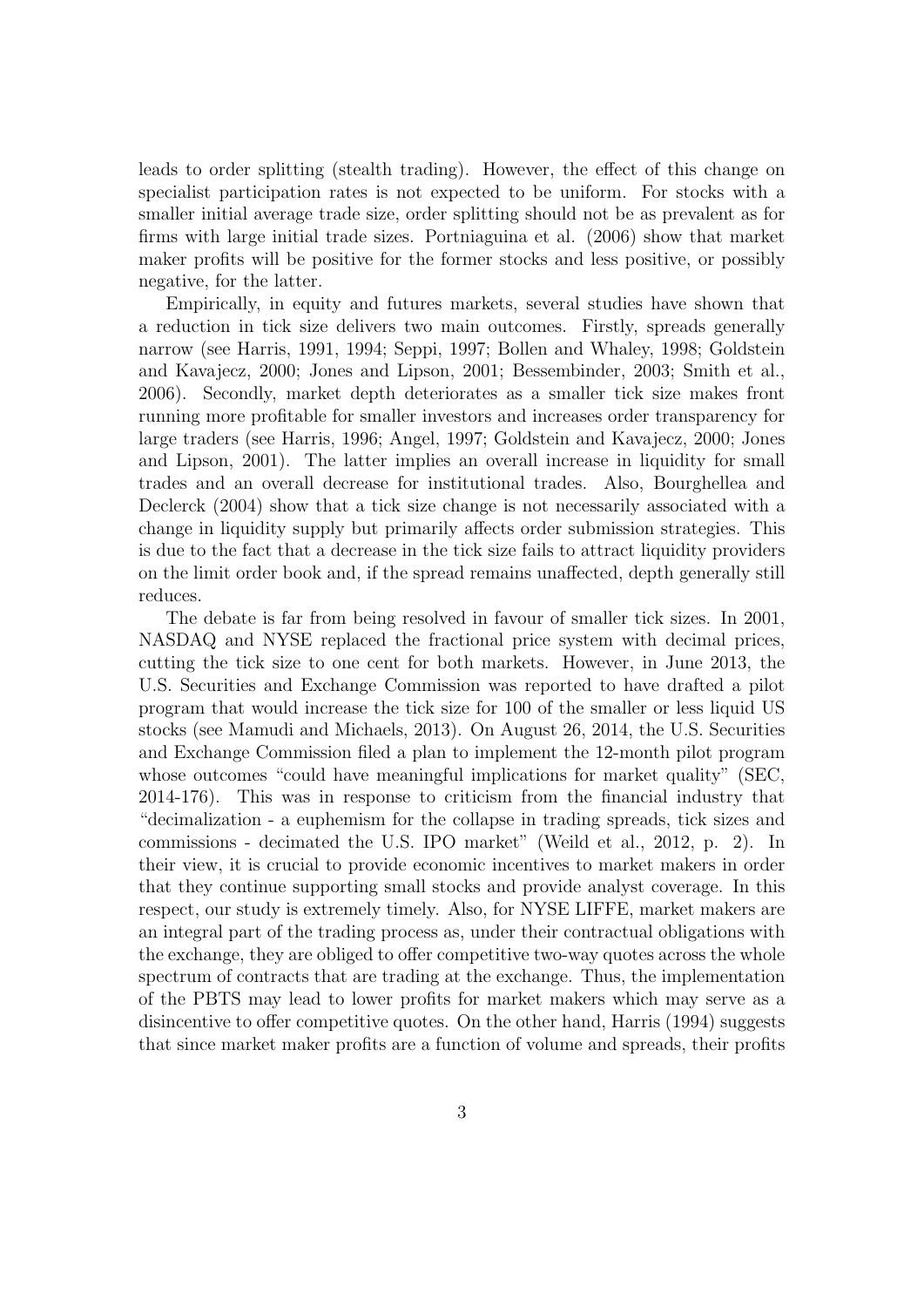would increase overall if volume increases by more than the decrease in spreads. However, Al-Yahyaee (2013) shows that a decrease in tick size does not always lead to increases in trading volume.

Our findings suggest that while spread liquidity generally increased more for the deep-out-of-the-money (DOTM) options, depth liquidity deteriorated more for contracts that are further in-the-money (ITM). This implies that, following the tick size changes, quoted liquidity generally increased for the DOTM and the out-of-the-money (OTM) contracts, but at a decreasing rate for greater moneyness. Similarly, effective spreads decreased more than quoted spreads for contracts with low moneyness but the significance disappears as moneyness increases. For calls priced under  $\epsilon 0.20$ , this drop in effective spreads is due to an overall decrease in real costs net of the price impact of trades. For contracts priced between  $\epsilon 0.20$ and  $\epsilon$ 0.50, the decrease in spreads is due to a decrease in price impact rather than a decrease in real costs.

Importantly, we show that the ability of the market to absorb larger trades has diminished after the tick size change. However, as 60% of trades are retail (Noiville and Seblain, 2011), we expect that this decrease in liquidity has no effect for the majority of traders. Consistent with previous findings, trading activity generally increased after the tick size changes. We document an increase in the volatility for DOTM puts that potentially reflects a greater appetite for the crash insurance characteristics of DOTM puts. Finally, we document a substantial increase in quote revisions. This finding shows strong support for the hypothesis that the decrease in tick size has resulted in improved price competition for the average investor.

Our findings have important implications for optimal contract design in the equity options market. The goal of attracting liquidity has been achieved with two immediate implications: economic rents have been transferred from market makers to individual investors and the increase in liquidity has been realized at the expense of a thinner market for larger investors. The price/time priority rule may not operate effectively in circumstances when a large trade enters the market and, at such times, market makers should be allowed to increase their economic rents for facilitating abnormal trade sizes in ways similar to an upstairs market. A second possible scenario would be for the exchange to introduce a pro-rata algorithm that would circumvent the problem with the price priority rule when the tick size is too small.

The rest of the paper is organized as follows. Section 2 discusses the market structure. Section 3 discusses the positioning of the paper and outlines the testable hypotheses. Section 4 describes the data and research design issues, Section 5 presents the empirical results and Section 6 concludes.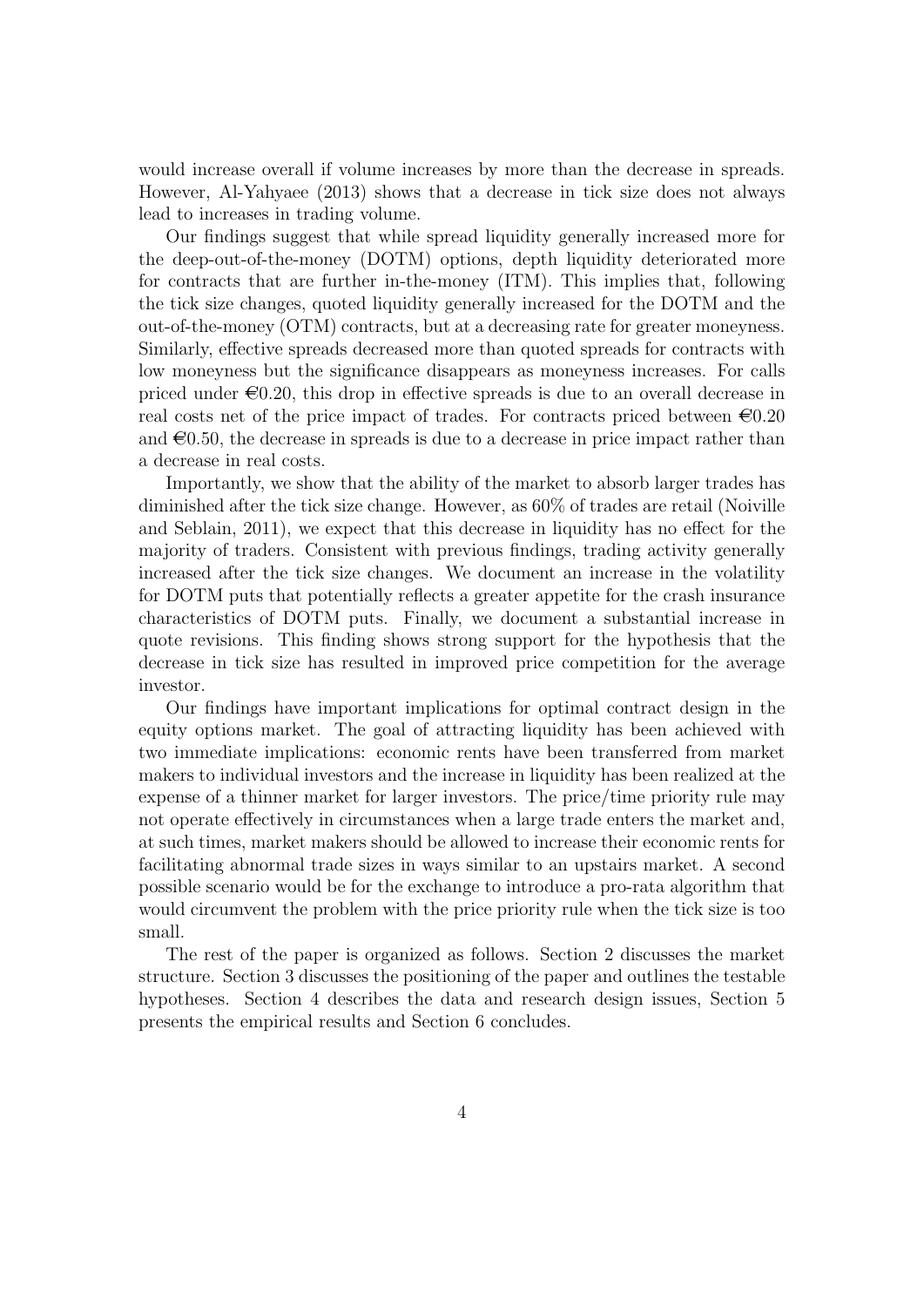## 2 NYSE LIFFE Amsterdam Market Structure

NYSE LIFFE is the derivatives branch of NYSE for the European derivatives market, overseeing a total of five European markets (Amsterdam, Brussels, Lisbon, London and Paris). Liquidity is supported by the "Euronext Liquidity Provider System" (ELPS), where market makers are acting as liquidity providers with the obligation to submit continuous asks and bids in near-the-money contracts and receive trading rebates as a return.<sup>1</sup>

NYSE LIFFE implemented the new tick size for all options trading below  $\epsilon 0.20$ with effective date June 2, 2009. The exchange stated that the "PBTS is designed to have the tick size match the level of the premium: a small tick size for lower prices and a large tick size for higher prices". Further, the exchange added that since the introduction of the new tick size, spreads have almost halved for the affected contracts (see PBTS, 2013).

The implementation of the PBTS rule on NYSE LIFFE Amsterdam is unique from several perspectives. First, trading at NYSE LIFFE is facilitated by ELPS. For Amsterdam, the exchange recognizes three types of liquidity providers, the Primary Market Makers (PMMs), the Competitive Market Makers (CMMs) and the Extra Competitive Market Makers (CMXs). Market makers' spread and size obligations are a function of the price and volatility of the underlying asset (updated semi-annually) and refer to maximum spread and minimum size. Spread and size obligations are therefore not uniform across all assets. All market makers are required to trade a minimum number of contracts of high liquidity assets.<sup>2</sup> Trading fee reductions are not uniform and are based on a monthly evaluation of the market maker's performance. Second, an important feature of the ELPS in Amsterdam is that PMMs are obliged to offer two-way competitive quotes for the entire series of contracts for which they are contractually obligated to offer liquidity. This implies that PMMs are obliged to offer continuous quotes for at least 85% of the relevant number of series and during at least 85% of the specific time period. However, CMMs and CMXs are obliged to offer liquidity for the near-the-money contracts only. The above imply that the implementation of the PBTS affects PMMs' quote obligations more than CMMs or CMXs, as the PBTS is mostly relevant for the OTM options that are priced at lower levels than other options. Third, NYSE LIFFE Amsterdam is heavily dominated by retail investors (see Noiville and Seblain, 2011) and concerns have been raised regarding the potential impact of PBTS on boosting the trading activity for the OTM options, arguing that trading OTM contracts will remain too costly as brokerage retail fees are high, taking away any savings from trading at a smaller fee (Fooling retail

<sup>&</sup>lt;sup>1</sup>"How the Euronext.liffe markets work". Available on the NYSE LIFFE website.

<sup>&</sup>lt;sup>2</sup>Asset liquidity and hence the number of market makers for each asset is assessed and defined by the exchange.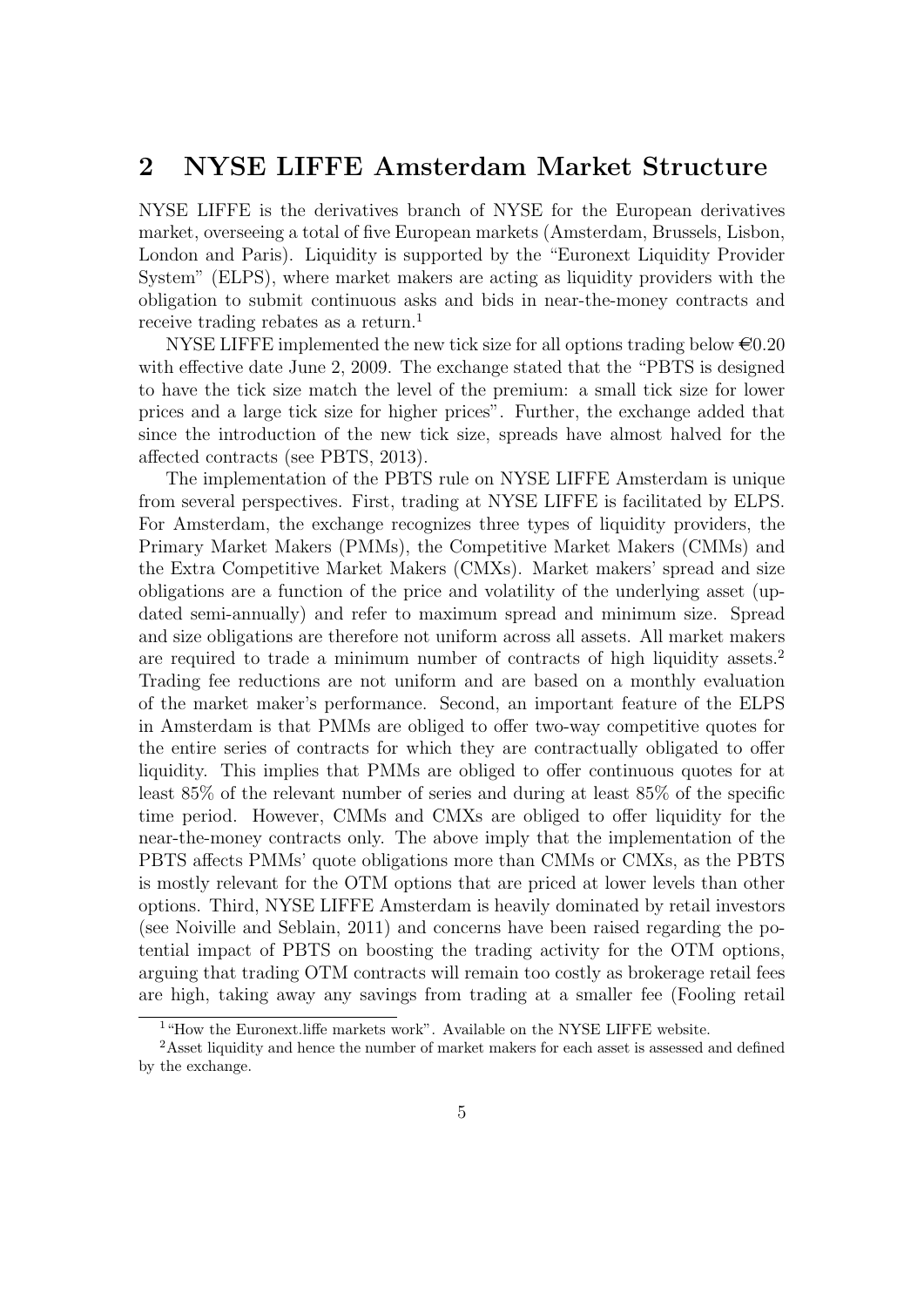investors with new tick size, 2009).

## 3 Hypotheses

The implementation of the PBTS is expected to have an effect on three features of trading in equity options: liquidity, trading activity and volatility. In this section, we develop the appropriate hypotheses with respect to these anticipated effects.

While the empirical evidence on the effect of tick size reductions on asset liquidity is overwhelmingly positive for the spread aspect of liquidity, deteriorations in depth may lead to an overall increase in transaction costs for larger trades. A large number of studies report narrower spreads following a tick size reduction (see Harris, 1991 and 1994; Seppi, 1997; Bollen and Whaley, 1998; Bessembinder, 2003; Smith et al., 2006). However, Goldstein and Kavajecz (2000) and Jones and Lipson (2001) also report a decrease in depth for NYSE stocks after decimalisation. Moreover, for the UK Long Gilt futures market, ap Gwilym et al. (2005) show that, while depth decreased following a move to decimal pricing, the spread, measured in ticks, increased but its monetary value decreased. Regarding a hybrid measure of liquidity, Bessembinder (2003) reports that effective spreads generally declined for NYSE and NASDAQ stocks after decimalisation and that small capitalisation stocks benefited the most from the reduction in tick size. No tick size studies exist on the quote slope as a hybrid measure of quote liquidity, nevertheless, we anticipate a reduction in quote slope if overall liquidity has increased. We, thus, derive the following hypotheses:

Contracts that trade under a smaller tick size will:

Hypothesis 1: Exhibit a decrease in quoted bid-ask spreads.

Hypothesis 2: Exhibit a decrease in depth.

Hypothesis 3: Exhibit an increase in trade and quote liquidity if the benefit from a reduction in the cost side of liquidity is greater than the cost of a decrease in liquidity supply.

Effective spreads can be further decomposed to two components: the price impact, which measures the losses of investors to informed traders, and the realized spread which measures the post-trade price reversal or equally the cost of providing liquidity net of losses to informed traders (see Bessembinder and Kaufman, 1997). If the smaller tick reduces spreads, both the price impact and the realized spread measures will fall as a consequence. In practice, this implies that there should be smaller price jumps in either direction with the smaller tick size. Most important, however, is the relative change of realized spreads to price impact. Realized spreads measure market making profits, hence a greater reduction in realized spreads as compared to price impact would imply that the hypothesized decrease in traded liquidity is more a function of a drop in real costs. We derive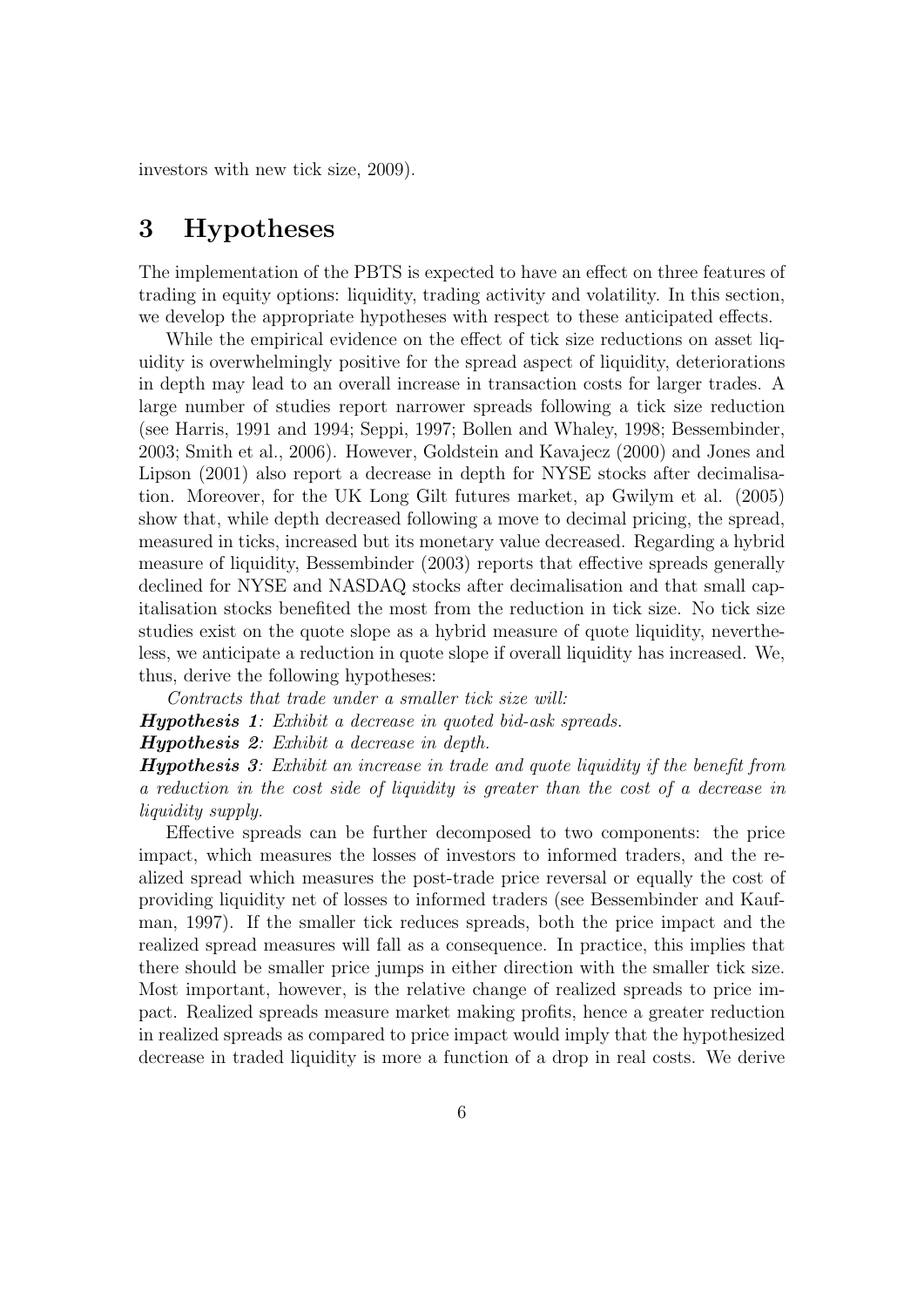the following hypothesis:

Hypothesis 4: Price impact and realized spreads will be smaller for contracts that trade under the new tick size.

Harris (1994) shows that trading volume will increase following a decrease in tick size. Also, transaction frequency may increase as it is cheaper to trade smaller sizes and reduce the cost of being a counterparty to informed traders. Bacidore (1997) reports that trading volume did not significantly increase at the Toronto Stock Exchange following a reduction of tick size. The same finding is reported for AMEX (see Ahn et al., 1996). On the other hand, following an increase of the tick size for the S&P500 futures contract trading at CME, Bollen et al. (2003) show an overall widening in spreads and a significant reduction in trading volume. Finally, Chakravarty et al. (2003) show that while trading volume and the number of trades increased for small NYSE stocks following decimalisation, there was a significant decrease in trading activity for large size trades. Harris (1994) also predicts that a reduction in tick size will have more visible effects on the trade liquidity of the more heavily traded stocks, because it is more likely that the previous larger tick size acted as a binding constraint for a narrowing of spreads on these stocks. We subsequently derive the following hypotheses:

Hypothesis 5: Contracts that trade under a smaller tick size will exhibit an overall increase in trading activity.

**Hypothesis 6**: Trade liquidity will increase more for assets that are more heavily traded.

An important aspect of the implementation of the PBTS is that it is expected to have an asymmetric effect on option contracts based on the moneyness of those contracts. In particular, PBTS is aligned to the option price and as a result the effect should be stronger for the OTM options, since these are the lowest priced options. PBTS is also expected to have a stronger positive effect for the OTM contracts that are more likely to expire in-the-money. The probability of exercise is negatively related to moneyness, with deeper OTM options being less likely to be exercised at maturity, i.e. to expire ITM, ceteris paribus. In addition, the probability of exercise at maturity for OTM options with the same moneyness is positively related to the underlying asset's volatility. For instance, the price of a more volatile underlying asset is more likely to exceed at maturity the high strike price of a currently OTM call. A similar argument applies in the case of OTM puts, where the prices of more volatile underlying assets are more likely at maturity to fall below the low strike prices of currently OTM puts.

Overall, we hypothesize that as OTM options written on more volatile underlying assets have a higher probability of being ITM at expiration, the impact of the tick size change will be greater. A large tick size would constitute a greater constraint on trading these contracts with higher underlying volatility, and we an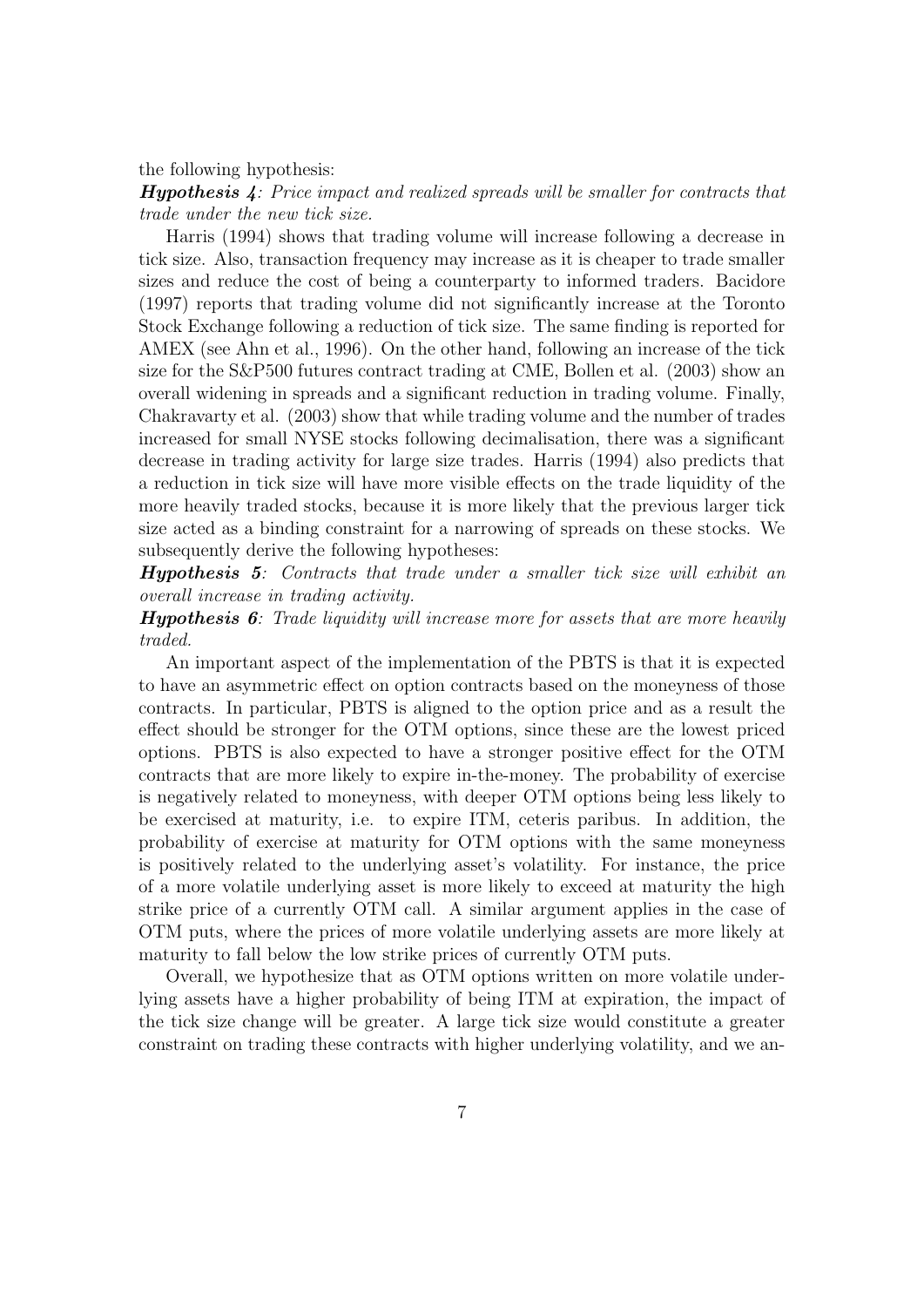ticipate a greater impact on their liquidity following a reduction of the tick size. In relation to the above, previous research suggests that if decreases in tick size are associated with lower liquidity then volatility should also increase (Harris, 1994; Bessembinder, 2003).

Hypothesis 7: Liquidity will increase by less as moneyness increases.

**Hypothesis 8:** The reduction in spreads for  $OTM$  options written on more volatile underlying assets after the implementation of the PBTS will be greater compared to that for equally OTM contracts written on less volatile assets.

Hypothesis 9: Option spreads that are affected by the PBTS will exhibit lower volatility reflecting an overall increase in liquidity.

Finally, whilst it is not possible to measure execution speed directly, we assume that the latter is related to the percentage of quote revisions per time interval. In particular, a smaller tick size reduces the cost of stepping ahead of other traders in the order book, and we hypothesize that quote revisions may significantly increase for those contracts that are affected by the implementation of the PBTS. Furthermore, an increase in quote revisions implies a more aggressive price competition among market participants, who update their quotes more often, to the benefit of market quality. Overall, we argue that an increase in quote revisions after the rules change will be beneficial to the average investor due to a higher probability of improving on quoted prices.

Hypothesis 10: The number of quote revisions will increase for the contracts that are affected by the PBTS.

## 4 Research Design

The intraday dataset contains information on maturity date, strike price, volume and price for all individual equity options (henceforth tickers), time-stamped to the nearest second, separately for asks, bids and trades.<sup>3</sup> Each ticker is trading under different contracts, which vary by the strike price, maturity date and contract type, i.e. call or put (henceforth sub-tickers). We select options that expire within a maximum of 365 days, but not within seven days, in order to avoid any very short term expiration effects. Moneyness is defined as  $S/K$ , where K refers to the option strike price and S to the underlying unadjusted opening price.<sup>4</sup> We categorize subtickers according to their moneyness and maturity. For calls, we define DOTM

<sup>3</sup>The number of tickers reflects the total number of firm-options trading and it includes delisted options.

<sup>4</sup>End-of-day prices for the underlying stocks are obtained from DataStream. All options in the sample are American style. We drop options with weekly and daily expiry cycles. In total, 90 percent of contracts are maintained in the final sample.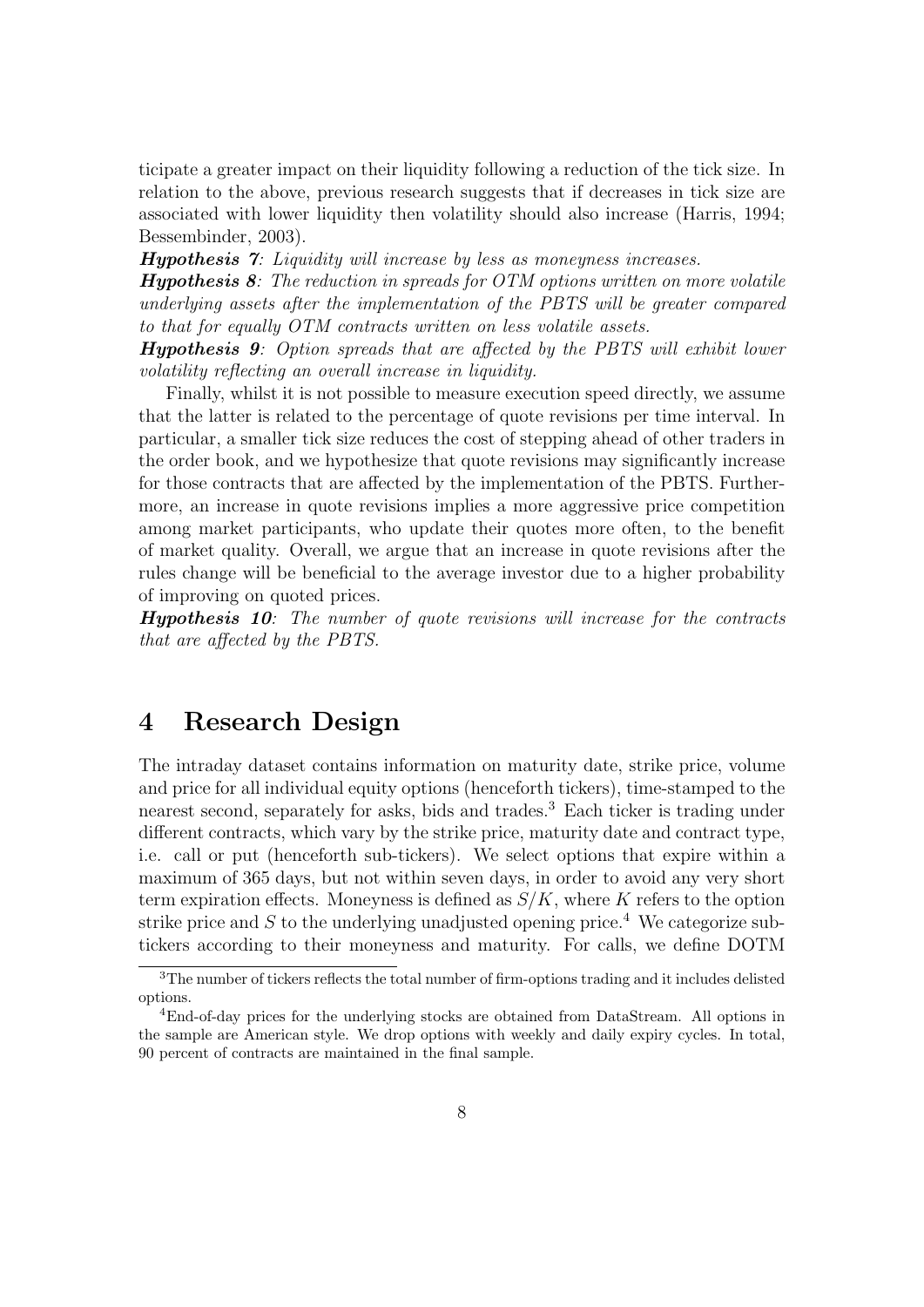contracts as moneyness smaller than 0.9, OTM contracts as moneyness between 0.9 and 1, and in-the-money (ITM) contracts as moneyness between 1 and 1.1. We drop deep-in-the-money contracts (calls with moneyness  $> 1.10$ ), as very few observations fall in this category. The opposite classification is used for puts.

We delete outliers based on the following criteria. All zero price and out-ofhours observations are deleted, as are quotes with negative or zero bid-ask spreads.<sup>5</sup> Also, as in Wei and Zheng (2010), we control for outliers by dropping quotes with extreme bid-ask spreads (exceeding 150% and 200% for ITM and OTM options, respectively).

We focus on a 300-day window around the two stages of the PBTS. The sample is split into four sub-periods. Sub-periods 1 and 2 refer to the days before (January 3, 2009 to June 1, 2009) and after (June 2, 2009 to October 30, 2009) the initial implementation of the PBTS at a threshold price of  $\epsilon 0.20$  (henceforth Stage 1). Sub-periods 3 and 4 refer to the days before (November 2, 2009 to March 31, 2010) and after (April 1, 2010 to August 29, 2010) the increase of the price threshold to  $\epsilon$ 0.50 (henceforth Stage 2).

Quoted spreads, depths and option returns are estimated using 5-minute subticker mid-quotes. On each trading day, we retain bid and ask quotes at 5-minute intervals. We control for stale pricing by dropping bids and asks that are recorded more than two minutes prior to each 5-minute interval. We drop the opening and closing intervals, leaving us with  $n = 101$  intervals in total.

The most commonly used spread measure is the quoted bid-ask spread, defined as the difference between the most recent ask and bid prices (e.g. Petrella, 2006; Wei and Zheng, 2010). We control for the price level differences by calculating the percentage bid-ask spread  $(PBAS)$ , defined as the ratio of quoted spread over the quote midpoint:

$$
PBAS_i = 100 \times \frac{Ask_i - Bid_i}{M_i} \tag{1}
$$

where  $Ask_i$  and  $Bid_i$  are the ask and bid prices sampled at the 5-minute interval *i*, respectively, and  $M_i$  is the corresponding midquote. Quoted depth represents a reciprocal measure of liquidity (see Harris, 1990). We measure quoted depth (Depth) in number of contracts as

$$
Depth_i = \frac{Volume_{ask,i} + Volume_{bid,i}}{2}
$$
\n<sup>(2)</sup>

where  $Volume_{ask,i}$  and  $Volume_{bid,i}$  refer to the number of contracts quoted at the ask and bid prices, respectively, during the 5-minute interval i. The Log Quote

<sup>&</sup>lt;sup>5</sup>The exchange is open between 08:00 and 16:30 (GMT). We delete half-days. There are no zero-volume trades in the raw dataset, which is an important distinction from datasets where market orders may contain zero volume (pre-reporting).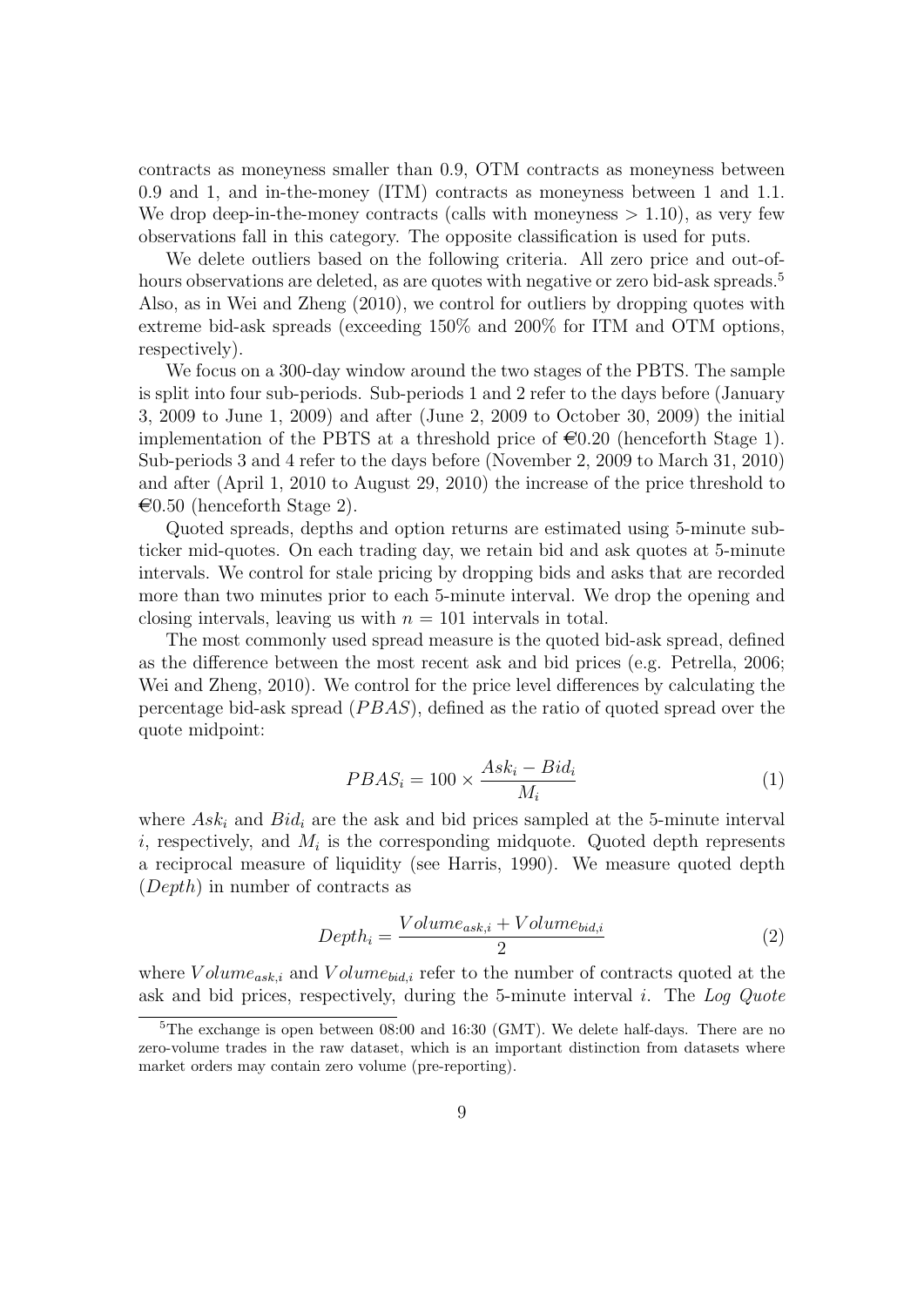Slope combines the price information from spreads and the quantity information from depths, and it is defined as

$$
LogQuoteSlope_{i} = \frac{log(Ask_{i}/Bid_{i})}{log(Volume_{ask,i}) + log(Volume_{bid,i})}
$$
(3)

The Log Quote Slope measures the slope of a line connecting the bid and ask price/quantity pairs (Hasbrouck and Seppi, 2001). Hence, liquidity will improve if either depth increases, or if spread decreases. The Effective Half Spread is used as a second measure of hybrid liquidity as, even though it does not contain a direct measure of quoted depth, it provides an ex-post estimate of the effect of a large trade in the best bid and ask. If, for example, a large trade has consumed more than one level of the limit order book, the effective spread will be wider than the quoted spread. The realized spread is a measure of transaction costs net of price impact. The latter is a measure of adverse selection costs.<sup>6</sup>

We calculate effective spreads as follows (see Venkataraman, 2001):

$$
EffSpread_i = 200 \times D \times \frac{Price_i - Midquote_i}{Midquote_i}
$$
\n
$$
(4)
$$

where  $D$  is a trade indicator dummy that takes the value of  $-1$  if the trade is classified as a sell and  $+1$  if it is classified as a buy. We use the quote method to classify trades. For the trades that are not classified, we use the trade method.<sup>7</sup> Less than one percent of trades are not identified with either method and are, hence, dropped from the sample. We calculate the price impact and the realized spread as follows:

$$
Price Impact_i = 200 \times D \times \frac{Midquote_{i+1} - Midquote_i}{Midquote_i}
$$
\n(5)

$$
Real Spread_i = 200 \times D \times \frac{Price_i - Midquote_{i+1}}{Midquote_i}
$$
\n(6)

where  $Midquote_{i+1}$  refers to the midquote recorded within a four-minute to eightminute time frame after each trade.

<sup>&</sup>lt;sup>6</sup>The estimated values from  $(5)$  and  $(6)$  will not always add up to that from  $(4)$ , because effective spreads are computed using the most recent bids and asks, while price impacts are computed using the 5-minute midquote.

<sup>7</sup>The quote method classifies a trade as a buy (sell) if it is at the prevailing ask (bid) price. The trade rule classifies a trade as a buy (sell) if it is above (below) the previous trade. If there is no price change but the previous trade was a buy (sell), then the trade is classified as a buy (sell).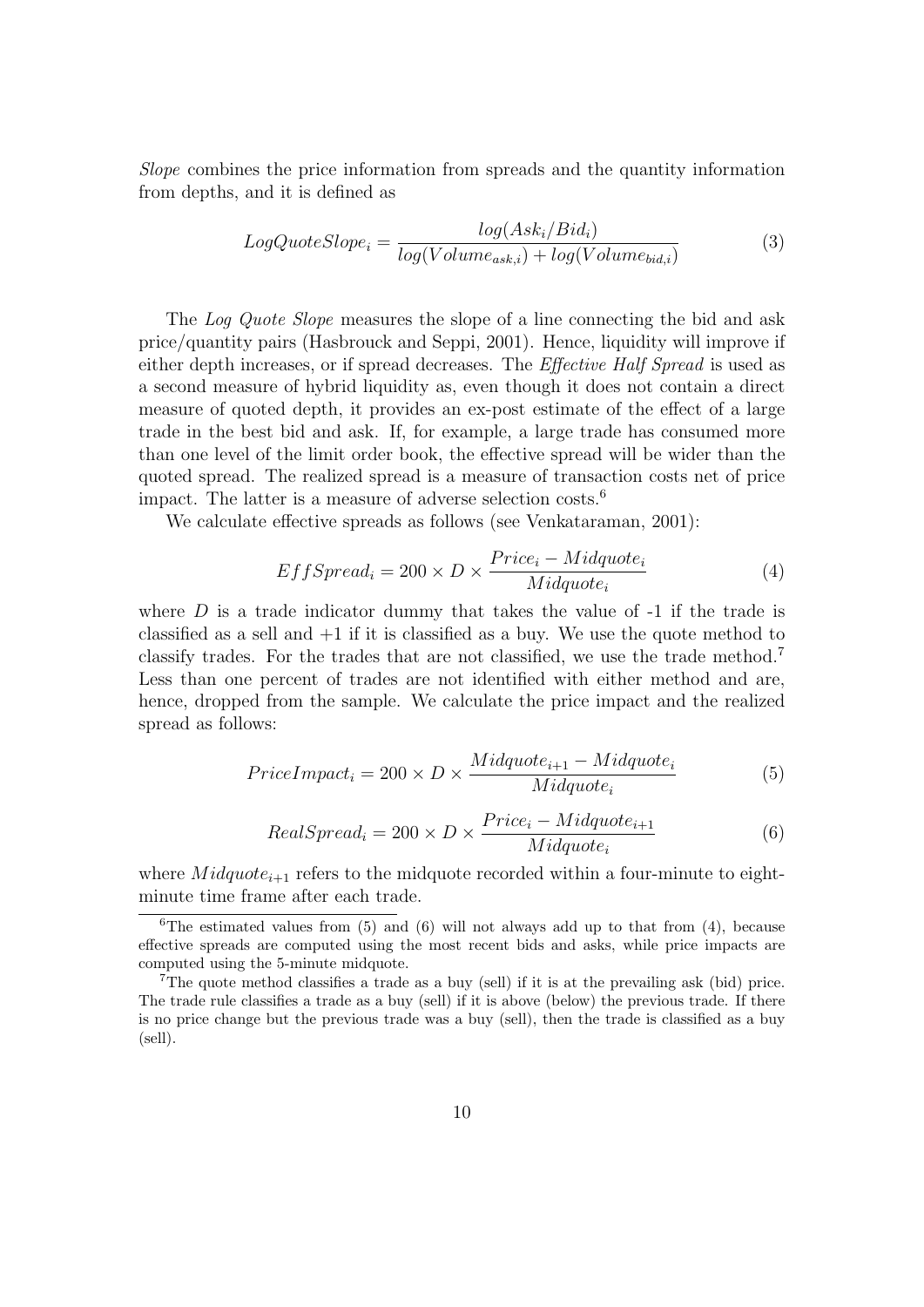We compute realized volatility Vol from intraday returns (computed at the midquote). In order to alleviate potential problems when estimating volatility in less liquid markets and in the presence of jumps, we use the absolute (rather than the squared) value of intraday returns, after dropping returns that lie further than 3 standard deviations from their ticker-specific mean. We report the standard deviation of absolute intraday returns. The trading activity variables (number of transactions, trade volume and trade size) refer to daily averages.

Comparisons across sub-periods 1 and 2, and across 3 and 4 are based on contracts that are priced below  $\epsilon 0.20$  and  $\epsilon 0.50$ , respectively. First, we assign all contracts to baskets according to their type (call/put) and moneyness (DOTM, OTM, ITM). All variables are calculated per asset and sub-period. We then perform a t-test and non-parametric Wilcoxon rank sum test on the differences in the cross-sectional variation of the ticker-specific variables for the differences between sub-periods 1 and 2, and separately for sub-periods 3 and 4. The reported estimates are based on equally-weighted averages across tickers for each sub-period.

We estimate the effect of tick size changes on liquidity by employing the following Difference-in-Difference (DiD) model that will allow us to control for the contemporaneous effects with a set of contracts that are trading at the same time when the changes took place<sup>8</sup>

$$
Liq_{i,t} = \alpha + \beta \times Treat_{i,t} + \gamma \times Post_t + \delta \times Treat_{i,t} \times Post_t + \epsilon \times V_{i,t} + z_{i,t} \quad (7)
$$

where Liq is the liquidity variable of interest (quoted spread, effective spread, depth, price impact, realized spread). Treat is a dummy variable that takes the value of 1 for options that are affected by the implementation of the PBTS, i.e. options priced equal to or below  $\epsilon 0.20$  in the first set of regressions, and options priced between  $\epsilon 0.20$  and  $\epsilon 0.50$  in the second set of regressions. Post is a dummy variable that takes the value of 1 for dates after the implementation of the PBTS. For the first (second) set of regressions, *Post* takes the value of 1 during sub-period 2 (sub-period 4). The base periods refer to sub-periods 1 and 3, respectively. Finally, V is a vector of control variables for the options and the underlying market, which includes the reciprocal of price  $1/\text{Price }(Pr)$ , return volatility  $(Vol)$  and the natural logarithm of trading volume  $(TrV)$  for the options market. Volume is excluded when depth is the dependent variable. We anticipate that liquidity will be positively related to the reciprocal of price and to volatility and negatively related to volume (see Chung et al., 2004, Harris, 1994). For the underlying market, we include the natural logarithm of the market capitalization of the underlying asset  $(MV)$ , underlying volatility  $(Vol)$  and the closing percentage bid-ask spread

<sup>8</sup> In a similar context, Marsh and Payne (2012) use a DiD approach to investigate the effect of short sale restrictions on market quality indicators.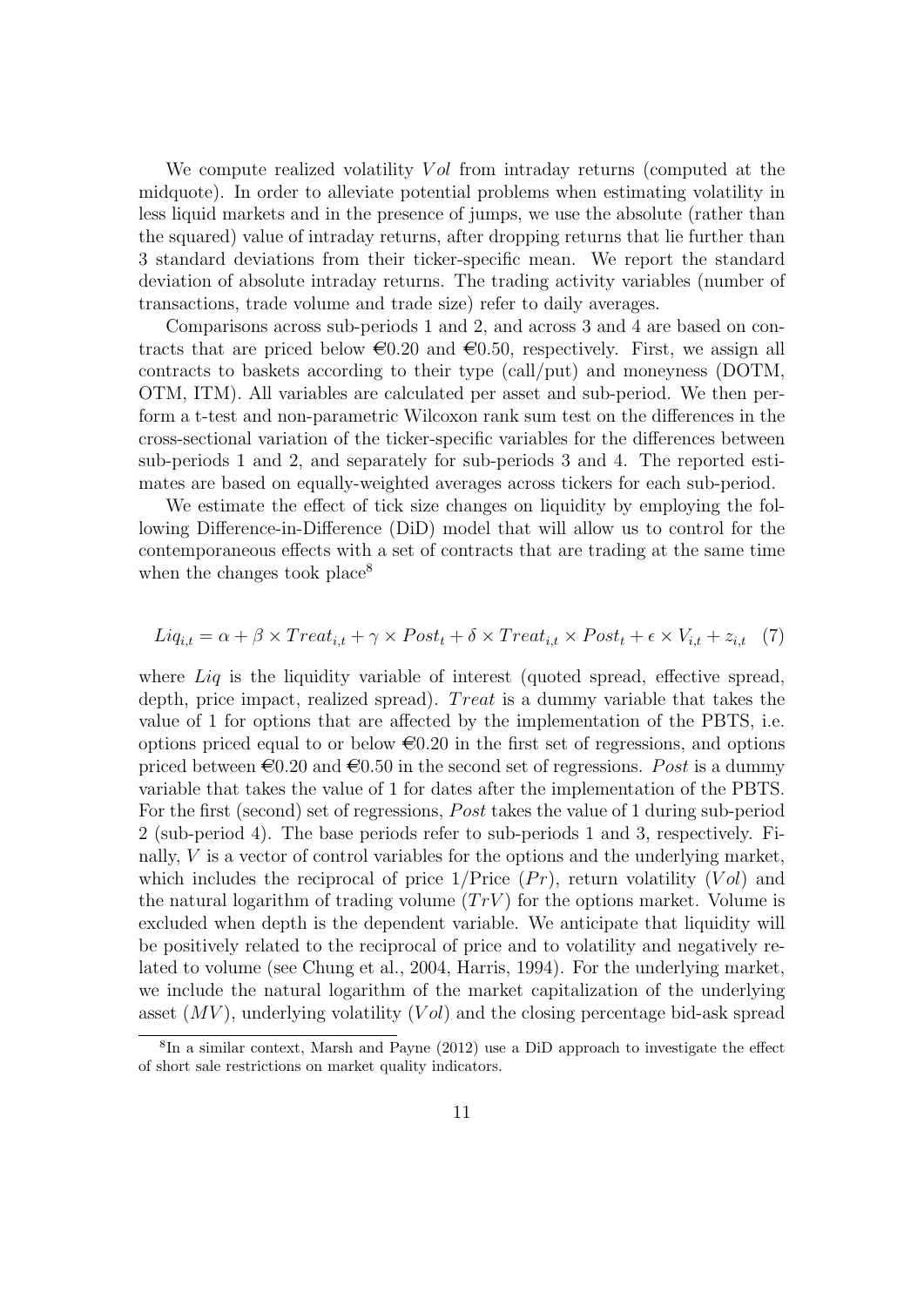(PBAS). We use the range estimator as a measure of the underlying market volatility (see Petrella, 2006). We expect higher liquidity for the larger assets. Also, we expect liquidity to deteriorate with increasing levels of PBAS and with decreasing levels of underlying volatility (see Wei and Zheng, 2010).

The DiD allows us to extract the following information. First,  $\alpha$  reflects the liquidity of options that are not affected by the PBTS rule during the time before the implementation of the PBTS rule. Second,  $\beta$  reflects the liquidity of options that are affected by the PBTS rule before the implementation of the PBTS rule. Third,  $\gamma$  quantifies the change in the liquidity of options that are not affected by the PBTS rule after the implementation of the PBTS rule. Finally,  $\delta$  picks up the change in the liquidity of options priced below the price threshold after the implementation of the PBTS rule.

In order to estimate Equation (7), the control group includes all options that are priced under  $\epsilon 1.00$  but greater than  $\epsilon 0.50$ , in order to maintain the price level within a finite range. We estimate Equation (7) separately for calls and puts and also for each moneyness level. All regressions are reported with double-clustered robust standard errors that allow for dependence across time and also across stocks (see Marsh and Payne, 2012).

## 5 Empirical Results

Table 1 presents the effect of the implementation of the PBTS on the liquidity measures, separately for calls and puts and also across moneyness levels. In line with *Hypothesis 1*, quoted spreads for contracts priced below the PBTS threshold declined significantly. For instance, in the  $1<sup>st</sup>$  stage of the PBTS, the average quoted spread for DOTM calls fell by 34%, while spreads for OTM and ITM calls fell by 49% and 55%, respectively. Similar spread declines are observed for puts, and all spread differences are statistically significant. Spread declines in the 2nd stage of the PBTS are also consistently significant, albeit somewhat lower. However, the increase in quoted spread liquidity is followed by a larger decrease in quoted depth liquidity. Consistent with *Hypothesis* 2, quoted depth has dropped substantially for calls and puts across all moneyness levels, with these declines being highly significant across all moneyness levels for the larger price threshold. Another important finding is that, in contrast to the large variations before the implementation of the PBTS, the number of quoted contracts post-PBTS remains relatively constant across moneyness levels.

[Insert Table 1 around here]

Hypothesis 3 is supported by the substantial increases that are observed in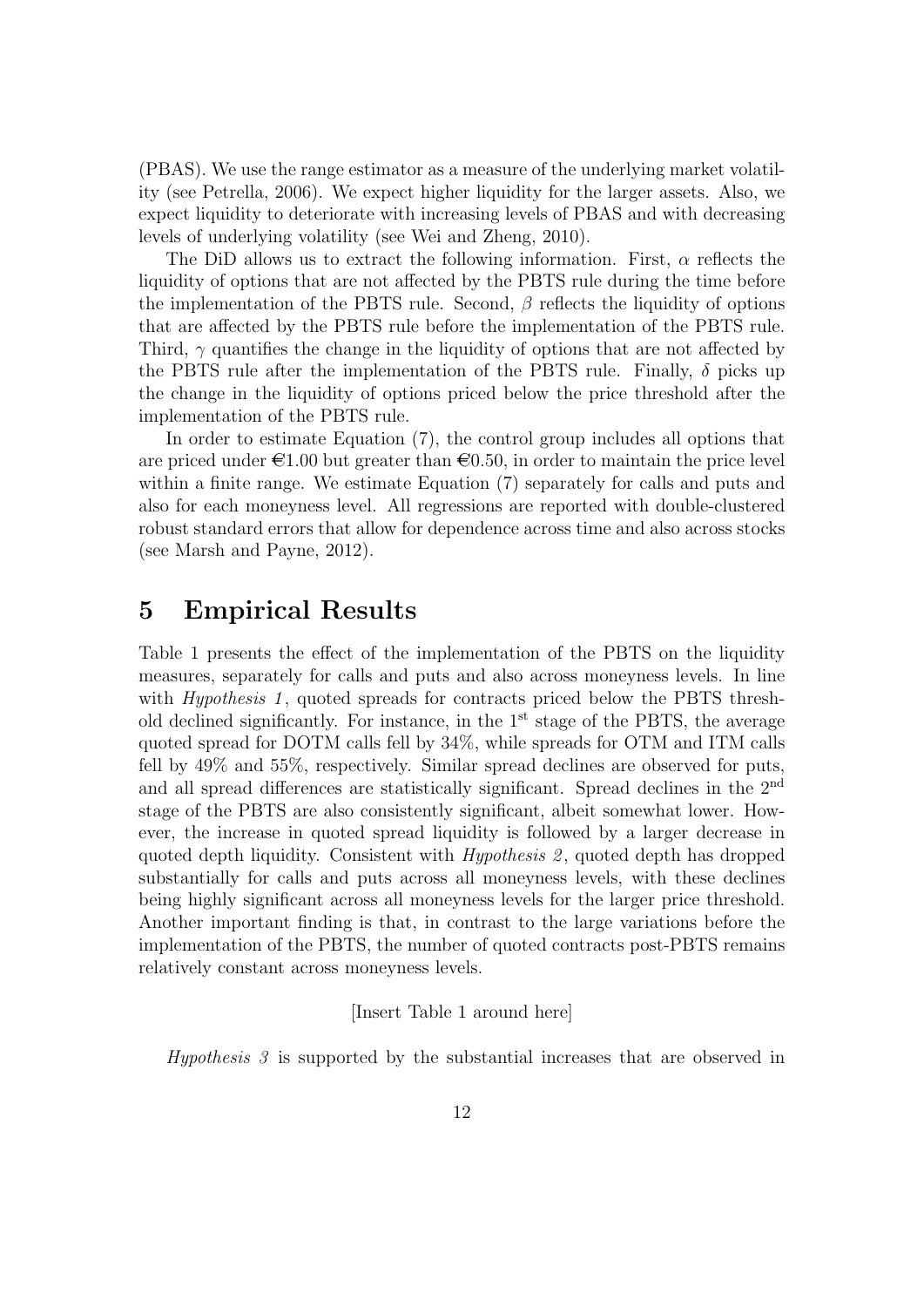quote and trade liquidity. For instance, the Log Quote Slope decreased by 21.42% for DOTM calls and the effective spread decreased by  $48.36\%$  after the 1<sup>st</sup> stage of the PBTS. This finding is consistent across both calls and puts of all moneyness levels, for both stages of the PBTS. Overall, our results suggest that, in addition to quoted liquidity increasing after the implementation of the PBTS, effective spreads decreased by an even greater percentage.

Figure 1 presents the evolution of quoted depth and spread for calls during 100-day windows surrounding the two implementation stages of the PBTS rule. During the 1<sup>st</sup> stage of the PBTS, the decline of quoted spreads after the new rule was gradual, with a new stable level reached after 10 days, while quoted depths decreased substantially on the first day of the new tick size. During the  $2<sup>nd</sup>$  stage of the PBTS, though, we observe a sharp decrease in quoted spreads on the first day of the change, implying that the larger tick size is more binding for options with higher prices.

#### [Insert Figure 1 around here]

As can be seen from Figure 2, which reports the outcomes of the same exercise for quote and trade liquidity, the increase in liquidity is bounded by the decrease in quoted depth. During the  $1<sup>st</sup>$  stage of the PBTS (and for DOTM options during the  $2<sup>nd</sup>$  stage), trade liquidity declines significantly while quote liquidity remains relatively constant, suggesting that the drop in depth becomes larger as moneyness increases. We investigate this further below.

#### [Insert Figure 2 around here]

At this point, an interesting question arises about the extent to which larger trades are affected by the drop in quoted depth. Figure 3 attempts to answer this question, examining DOTM and OTM contracts, for which the order book is thinner (results are similar for ITM contracts). Here, we plot the cross-sectional quoted depth from Figure 1 against the average trade size, in the days surrounding the two tick size changes. We also construct confidence bands of 1 and 2 standard deviations from the average trade size. We expect that 68% (95%) of trades will lie within 1 (2) standard deviation(s) from the mean on any given day.

#### [Insert Figure 3 around here]

Before the rule changes, the average trade size was substantially lower than the average quoted depth, suggesting that plentiful liquidity existed at the best bid and ask to accommodate larger trades. Post-PBTS the quoted depth decreased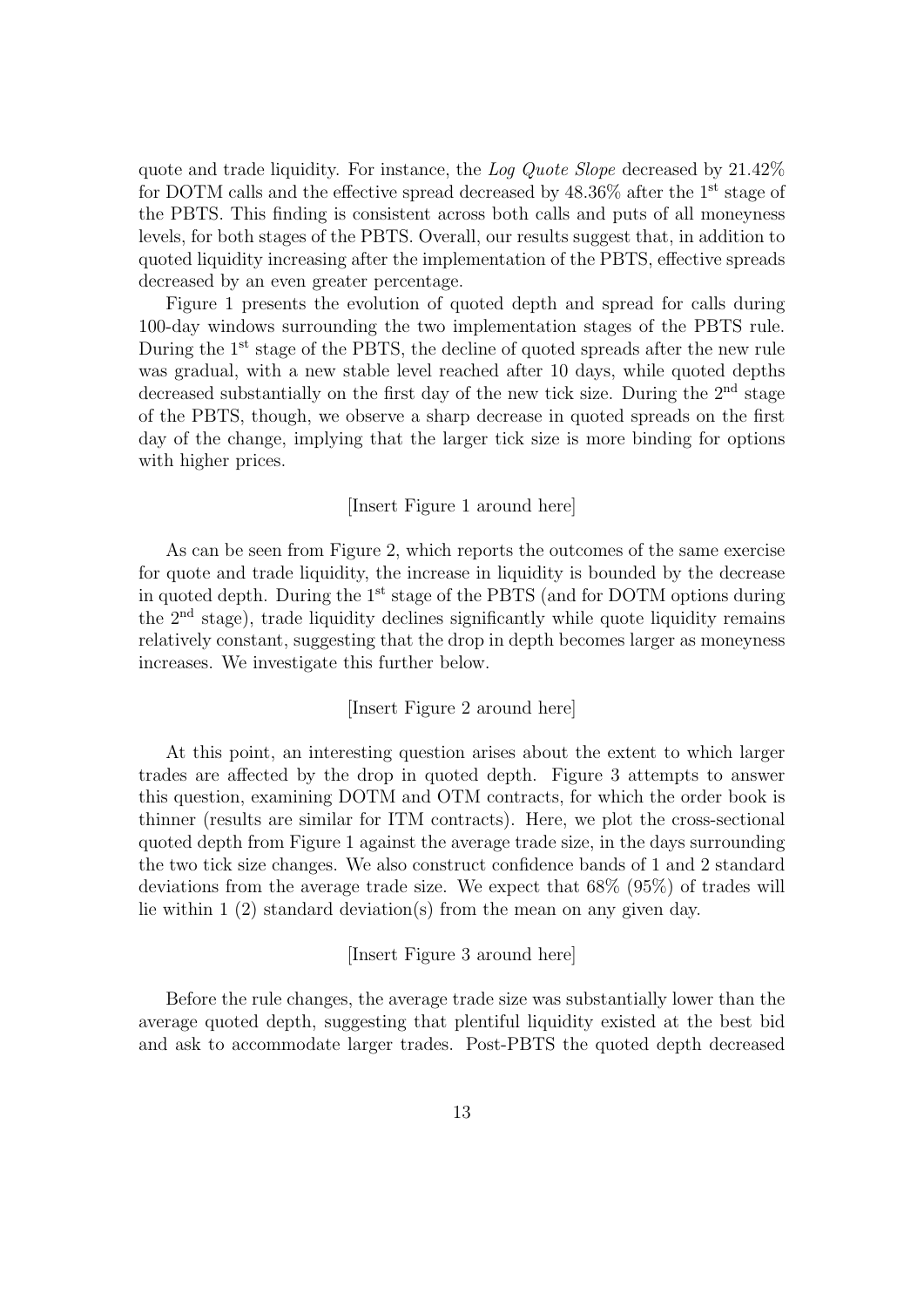significantly while the average trade size remained unchanged. When the trade size's confidence bands lie above the quoted depth, larger trades will not be executed at the best bid/ask and will need to be filled further down in the order book (even though the market can still accommodate the average trade). The overall situation for investors who wish to trade large quantities is that they initially benefit from the narrower bid-ask spread but, as their order is now less likely to be fully executed at the top of the order book, they will have to then trade at inferior prices further down the order book. The exact economic effect of this trade-off will not be uniform across all trades and it can only be determined by examining the full order book (which is not available to us). However, as the trade size increases, the order needs to move at progressively inferior prices down the order book while the benefit of a narrower initial spread remains fixed, meaning that the larger the trade size is, the more likely that this trade-off will have a negative net effect.

Table 2 investigates the components of the effective half spread. After the implementation of the PBTS, effective spreads fell as a result of both the price impact costs and the realized spreads falling, consistent with Hypothesis 4 . However, the relative impact of these two components of effective spreads was not uniform. In the 1<sup>st</sup> stage of the PBTS, the reduction in trade costs reported in Table 1 is driven primarily by a decrease in realized spreads, which is consistent with market makers losing revenues as they are obliged to provide liquidity in DOTM options. In contrast, in the 2<sup>nd</sup> stage of the PBTS, the drop in realized spreads is relatively smaller than that in price impact, suggesting that the reduction in trade costs is driven mainly by the latter element.

#### [Insert Table 2 around here]

The results from Table 3 are consistent with *Hypothesis 5*. Trading activity significantly increased after the rules change, with OTM (DOTM) contracts experiencing their biggest volume difference during the 1st (2nd) stage of the PBTS. DOTM puts were more heavily affected than DOTM calls, which could be indicative of investors' appetite for the crash-insurance characteristics of DOTM puts, especially during the declining spot market of the sample period. Furthermore, the transaction frequency has increased significantly, with OTM contracts experiencing the largest increase  $(172\%$  for calls and  $217\%$  for puts during the 1<sup>st</sup> stage). It is worth noting that the trading volume of DOTM puts has increased by more than their transaction frequency, reflecting an increase in the average trade size.

#### [Insert Table 3 around here]

Table 4 presents evidence in support of  $Hypothesis 6$ . We classify tickers in sub-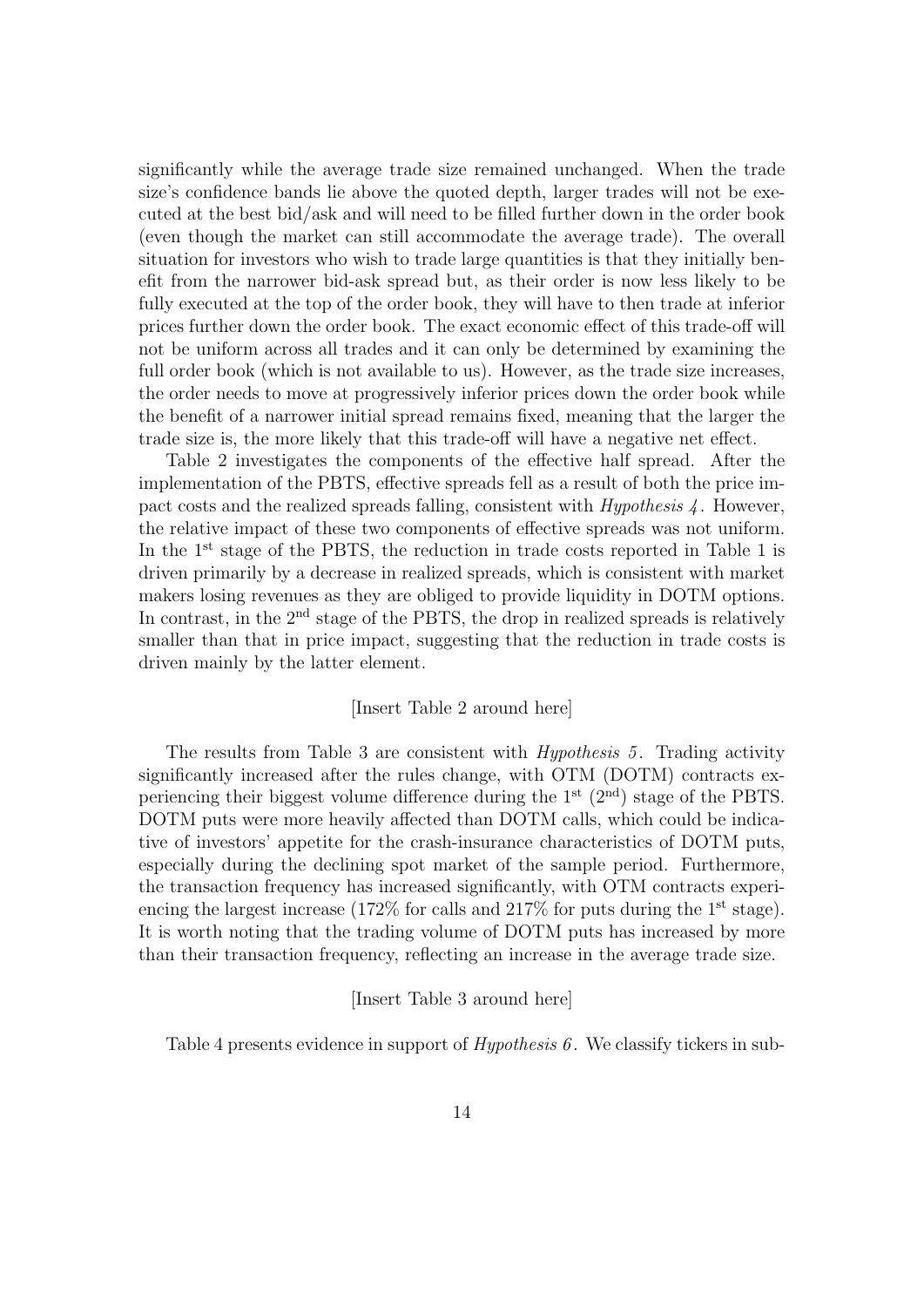periods 1 and 3 according to their transaction frequency, assign them to quartiles in sub-periods 2 and 4 based on the previous transaction frequency, and estimate effective half-spreads. As hypothesized, the narrowing of spreads was more pronounced for tickers with the highest number of trades in DOTM and OTM calls and puts. In the extreme, contracts in the low frequency category were associated with zero spread changes in the  $2<sup>nd</sup>$  stage. However, ITM contracts experienced the greatest narrowing in spreads in the medium frequency category.

#### [Insert Table 4 around here]

Table 1 reports that liquidity increases more as moneyness increases, in contrast to *Hypothesis* 7. However, as we will show later, this initial result is not supported when we control for other changes in the DiD regressions.

For each stage, we use the period before the PBTS implementation to sort tickers into 3 groups according to the underlying assets' volatilities, then we estimate the average Log Quote Slope before and after the tick size change. The results (reported in Table 5) support *Hypothesis 8*. In particular, for DOTM and OTM options, quote liquidity increases by more for contracts with higher underlying volatility, while the reverse is true for ITM options. The intuition supported by these results is that OTM (ITM) contracts with higher underlying volatility are more (less) attractive than their lower volatility counterparts, hence are more (less) likely to benefit from a reduced tick size.

#### [Insert Table 5 around here]

Table 3 provides some support for *Hypothesis 9*, since volatility during the 1<sup>st</sup> stage of the PBTS is found to decrease by more as moneyness increases. However, decreases in volatility are fairly similar across moneyness groups during the 2nd stage of the PBTS.

We evaluate the effect of the PBTS on execution speed by examining quote revisions. We use the entire time-series at the best bid/ask (rather than sampling every 5 minutes) and we define as a price improvement every new best bid (ask) that is higher (lower) than the old one.<sup>9</sup> We subsequently compute the percentage of quote improvements per sub-ticker per day, with the results presented in Table 6 and Figure 4. For options priced below  $\epsilon 0.20$ , quote improvements increased by 274% (259%) for DOTM calls (puts), with smaller changes reported as moneyness increases (reaching  $-3\%$  for ITM puts). During the 2<sup>nd</sup> stage of the PBTS, quote improvements experienced a similar increase for DOTM contracts, but they ex-

<sup>9</sup>The procedure is conducted in tick time and not in clock time as there are several new quotes per second.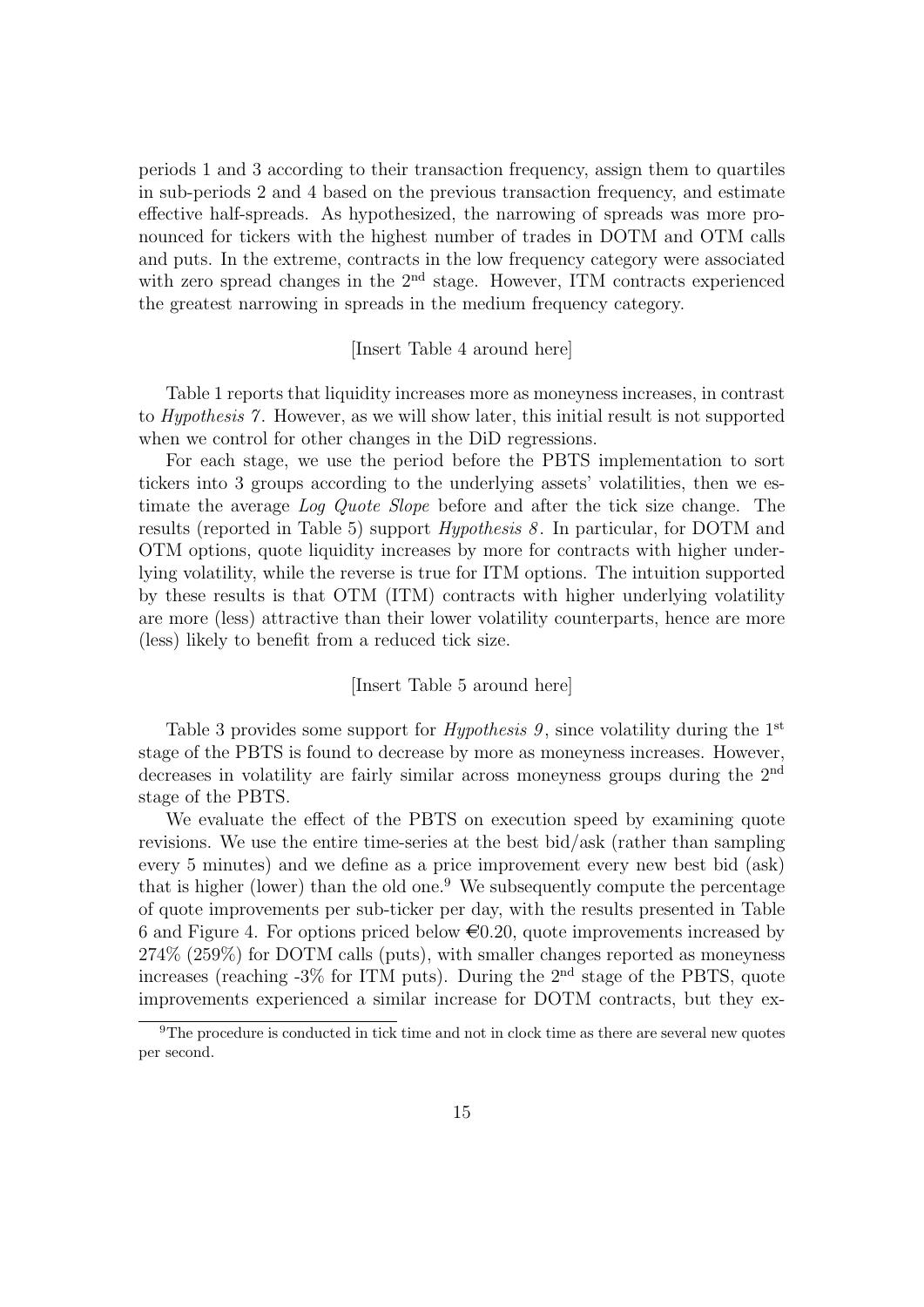ceeded 100% for OTM and ITM options. This finding is an outcome of the price level effect, as traders have more opportunities to step ahead in higher priced contracts. Overall, the results provide support for  $Hypothesis$  10, which states that quote revisions would increase after the tick size reduction, which is potentially damaging for larger traders. This change is likely to have had a significant effect on the order book, as it allows traders to take advantage of the price priority rule and potentially step ahead of larger trades. However, we are unable to provide further specific evidence of this.

[Insert Figure 4 around here]

[Insert Table 6 around here]

The final aspect of our analysis involves estimating the DiD regression in (7) in order to quantify the differences in liquidity for tickers affected by the PBTS, controlling for liquidity changes in tickers that are unaffected by the PBTS.

[Insert Table 7 around here]

Table 7 presents the results with dependent variables being quoted spread and depth. In order to conserve space, we report results for calls only (results for puts are similar and available upon request). Similarly to our previous findings, quoted spreads generally narrowed after the tick size reduction. However, after controlling for the price level, volatility and volume, spreads fell by more for lower moneyness contracts, supporting *Hypothesis 7*. As anticipated, liquidity is positively associated with price and volatility, but negatively associated with volume. Quoted spreads are smaller for larger firms and increase as the underlying asset's spread increases. The underlying asset volatility is inversely related to liquidity for the lower-priced options, but not significant for the higher-priced contracts. Furthermore, quoted depth decreases by more as moneyness increases. Overall, our findings suggest that contracts that are further OTM have benefitted more from the tick size change, experiencing the largest narrowing in spread and the smallest decrease in depth.

[Insert Table 8 around here]

Table 8 presents the DiD results for quote and trade liquidity. As expected, effective half spreads are smaller and they have experienced a smaller change in liquidity compared to quoted spreads, across both PBTS stages. Also, spreads for the control group have remained constant across the two sub-periods, as evidenced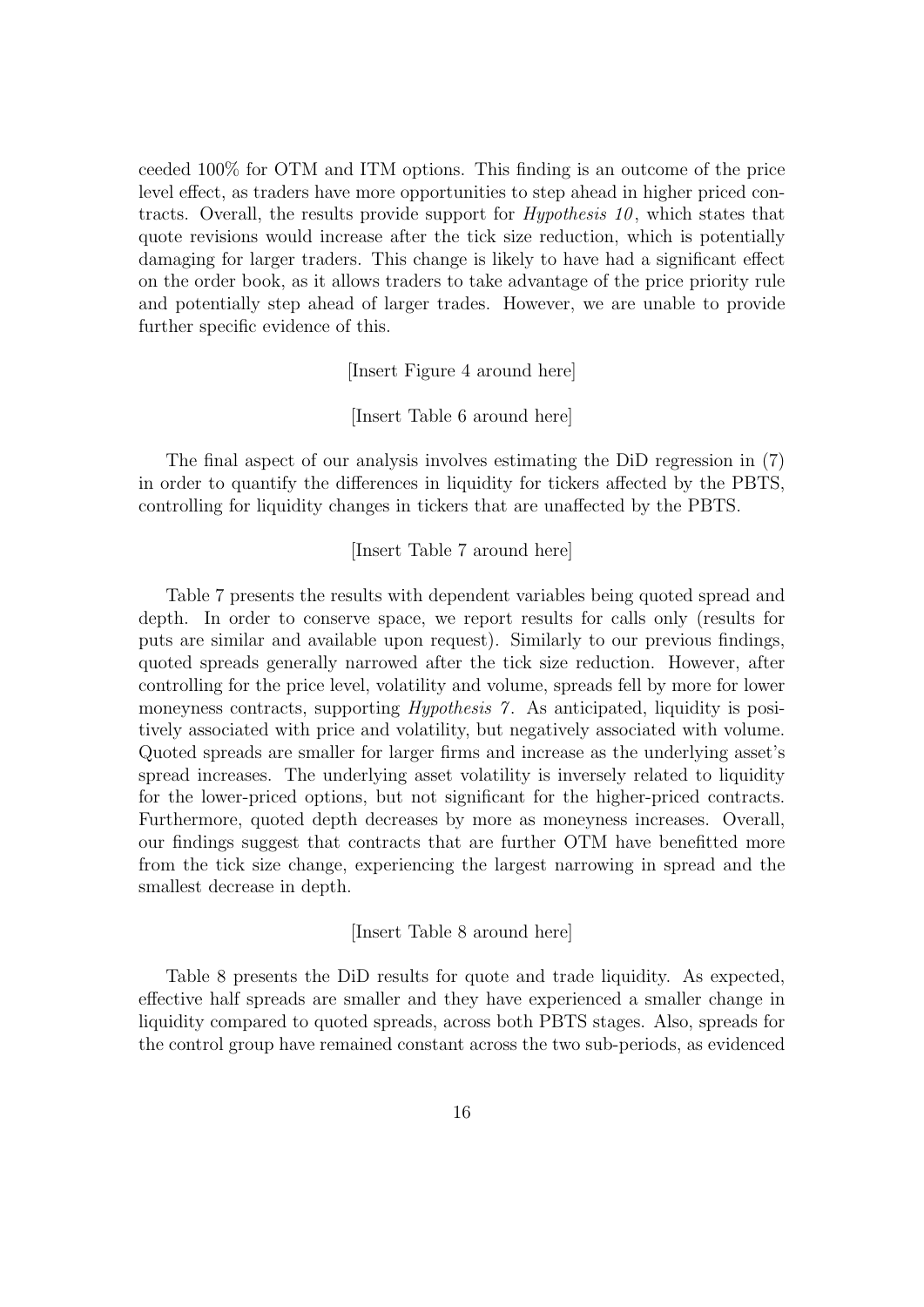by the insignificant coefficients for  $Post$  in the  $2<sup>nd</sup>$  stage. Spreads decrease by more as moneyness increases, providing further evidence in support of Hypothesis 7 . A final finding in support of the PBTS having an overall positive effect on quote and trade liquidity relates to the increase in quote liquidity post-PBTS, as identified by the significantly negative coefficient for the  $Treat \times Post$  variable.

## 6 Conclusions

The debate over adopting a reduced tick size is on-going and represents significant implications for market liquidity, particularly in terms of striking the right balance between lower trading costs for investors and adequate incentives for market makers to support illiquid assets. In this paper, we have used data from the "natural" experiment of two consecutive reductions in tick size that took place in the NYSE LIFFE equity option market in order to explore the impact of tick size changes on liquidity.

Our results suggest that, while quoted spread decreased more for the deep OTM options, quoted depth deteriorated more for options that are further ITM, implying an increase in overall liquidity for the OTM contracts but a decrease for the ITM ones. Effective spreads have decreased more than quoted spreads for contracts with low moneyness, but the significance disappears as moneyness increases. For the lower-priced contracts, the drop in effective spreads is due to a decrease in real costs net of the price impact of trades, but the decrease in real costs disappeared when the price threshold increased.

Importantly, we show that the ability of the market to absorb larger trades has diminished after the change in the tick size, which is however expected to have no effect for the vast majority of traders in this market because it is heavily dominated by retail investors. We document a substantial increase in quote revisions which implies that the decrease in tick size has increased price competition among market participants. Finally, we document an increase in trading activity for the deep OTM contracts, which is associated with a substantial increase in option volatility.

Our findings have important implications for optimal contract design in equity option markets. The goal of attracting liquidity has been achieved with two immediate implications: economic rents have been transferred from market makers to individual investors and the increase in liquidity has been realized at the expense of a thinner market for larger investors. The price/time priority rule may not be effective when a particularly large trade enters the market, and at such instances, market makers should be allowed to increase their economic rents for facilitating abnormal trade sizes in a manner similar to an upstairs market. A second possible scenario would be for the exchange to introduce a pro-rata algorithm that will circumvent the problem with the price priority rule when the tick size is too small.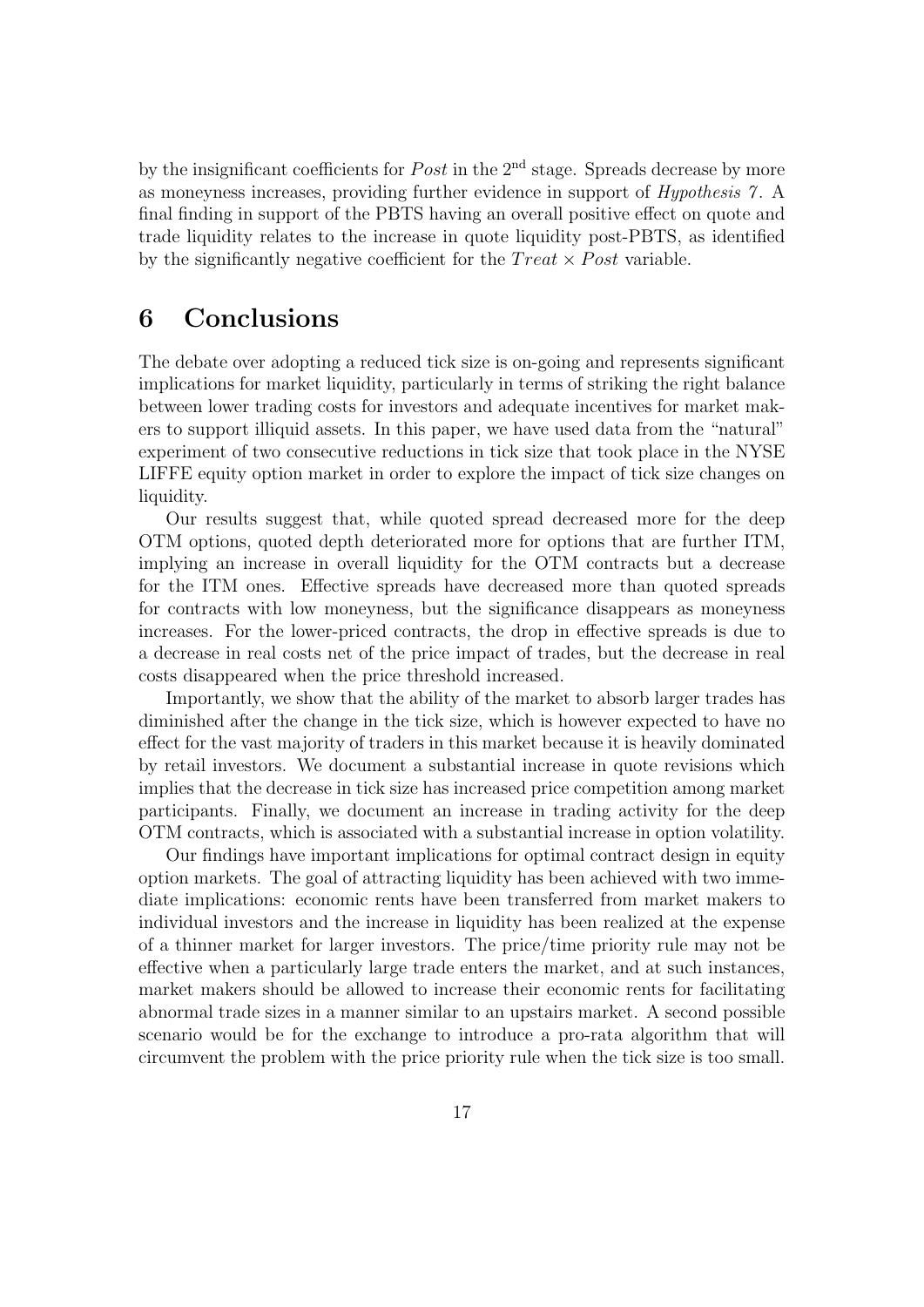## References

- [1] Ahn, H., Cao, C. and H. Choe. 1996. Tick size, spread, and volume. Journal of Financial Intermediation 5, 2-22
- [2] Al-Yahyaee, K. H. 2013. The effect of a reduction in price discreteness on exday stock returns in a unique environment. Journal of International Financial Markets, Institutions and Money 23, 283-294
- [3] Angel, J.J. 1997. Tick size, share prices and stock splits. Journal of Finance, 52, pp. 615-681
- [4] ap Gwilym, O., McManus, I. and S. Thomas. 2005. Fractional versus decimal pricing: Evidence from the UK Long Gilt futures market. Journal of Futures Markets 25, 419-442
- [5] Bacidore, J. 1997. The impact of decimalisation on market quality. Journal of Financial Intermediation 6, 92-120
- [6] Bessembinder, H. 2003. Trade execution costs and market quality after decimalization. Journal of Financial and Quantitative Analysis 38, 747-777
- [7] Bessembinder, H. and H. M. Kaufman. 1997. A comparison of trade execution costs for NYSE and NASDAQ listed stocks. Journal of Financial and Quantitative Analysis 32, 287-310
- [8] Bollen, N. and R. Whaley. 1998. Are 'teenies better? Journal of Portfolio Management 25, 10-24
- [9] Bollen, N., Smith, T. and R. Whaley. 2003. Optimal contract design: For whom?. Journal of Futures Markets 23, 719-750
- [10] Bourghellea, D and F. Declerck. 2004. Why markets should not necessarily reduce the tick size. Journal of Banking & Finance 28, 373-398
- [11] Chakravarty, S., Panchapagesan, V. and R. Wood. 2003. Institutional trading patterns and price impact around decimalization. Working paper, Purdue University
- [12] Chung, K., B. Van Ness and R. Van Ness. 2004. Trading costs and quote clustering on the NYSE and NASDAQ after decimalization. Journal of Financial Research 27, 309-328
- [13] Fooling retail investors with new tick size. 2009. <http://www.amsterdamtrader.com>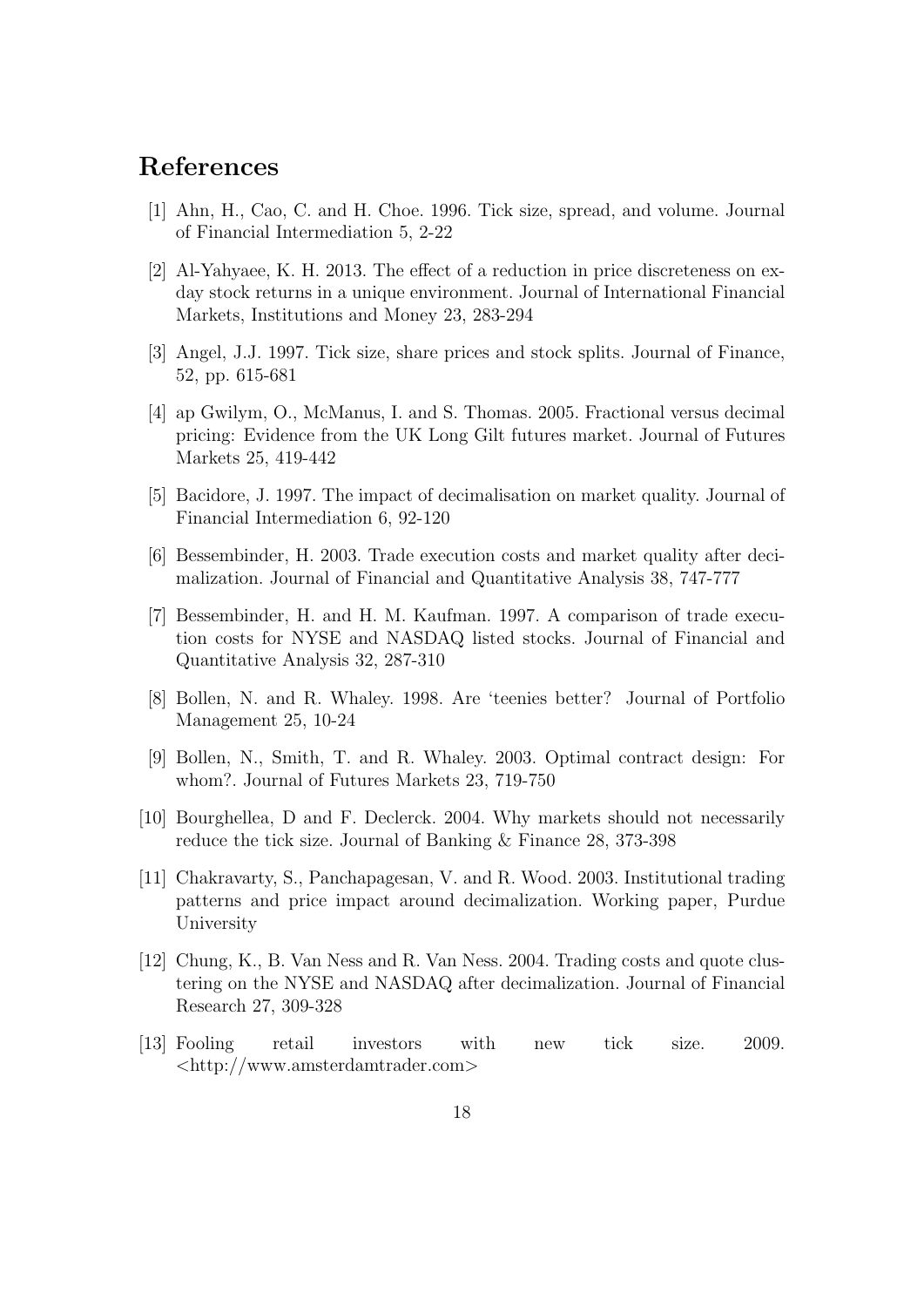- [14] Goldstein, M. and K. Kavajecz. 2000. Eighths, sixteenths, and market depth: changes in tick size and liquidity provision on the NYSE. Journal of Financial Economics 56, 125-149
- [15] Harris, L. 1990. Liquidity, trading rules and electronic trading systems. New York University Monograph Series in Finance and Economics, No. 1990-4
- [16] Harris, L. 1991. Stock price clustering and discreteness. Review of Financial Studies 4, 389-415
- [17] Harris, L. 1994. Minimum price variations, discrete bidask spreads and quotation sizes. Review of Financial Studies 7, 149-178
- [18] Harris, L. 1996. Does a large minimum price variation encourage order exposure? Working paper, University of Southern California
- [19] Hasbrouck, J. and D. Seppi. 2001. Common factors in prices, order flows, and liquidity. Journal of Financial Economics 59, 383-411
- [20] Jones, C. and M. Lipson. 2001. Sixteenths: direct evidence on institutional execution costs. Journal of Financial Economics 59, 253-278
- [21] Mamudi, S. and D. Michaels. 2013. Exchanges Said to Prepare Pilot Programs for Changing Tick Sizes. Bloomberg
- [22] Massoudi, A. and M. Mackenzie. 2013. SEC to consider increasing 'tick size'. FT.com.
- [23] Marsh I. and R. Payne. 2012. Banning short sales and market quality: The UK's experience. Journal of Banking & Finance 36, 1975-1986
- [24] Noiville, V. and B. Seblain. 2011. Individual investors on the cash market. TNS Sofres
- [25] PBTS. 2013. In NYSE Euronext Global Derivatives. Retrieved from https://globalderivatives.nyx.com/stock-options/nyse-liffe/pbts
- [26] Petrella, G. 2006. Option bid-ask spread and scalping risk: Evidence from a covered warrants market. Journal of Futures Markets 26(9), 843-867
- [27] Portniaguina, E., Bernhardt, D. and E. Hughson. 2006. Hybrid markets, tick size and investor trading costs. Journal of Financial Markets 9, 433-447
- [28] Securities and Exchange Commission. 2014. Plan to implement a tick size pilot program. Washington DC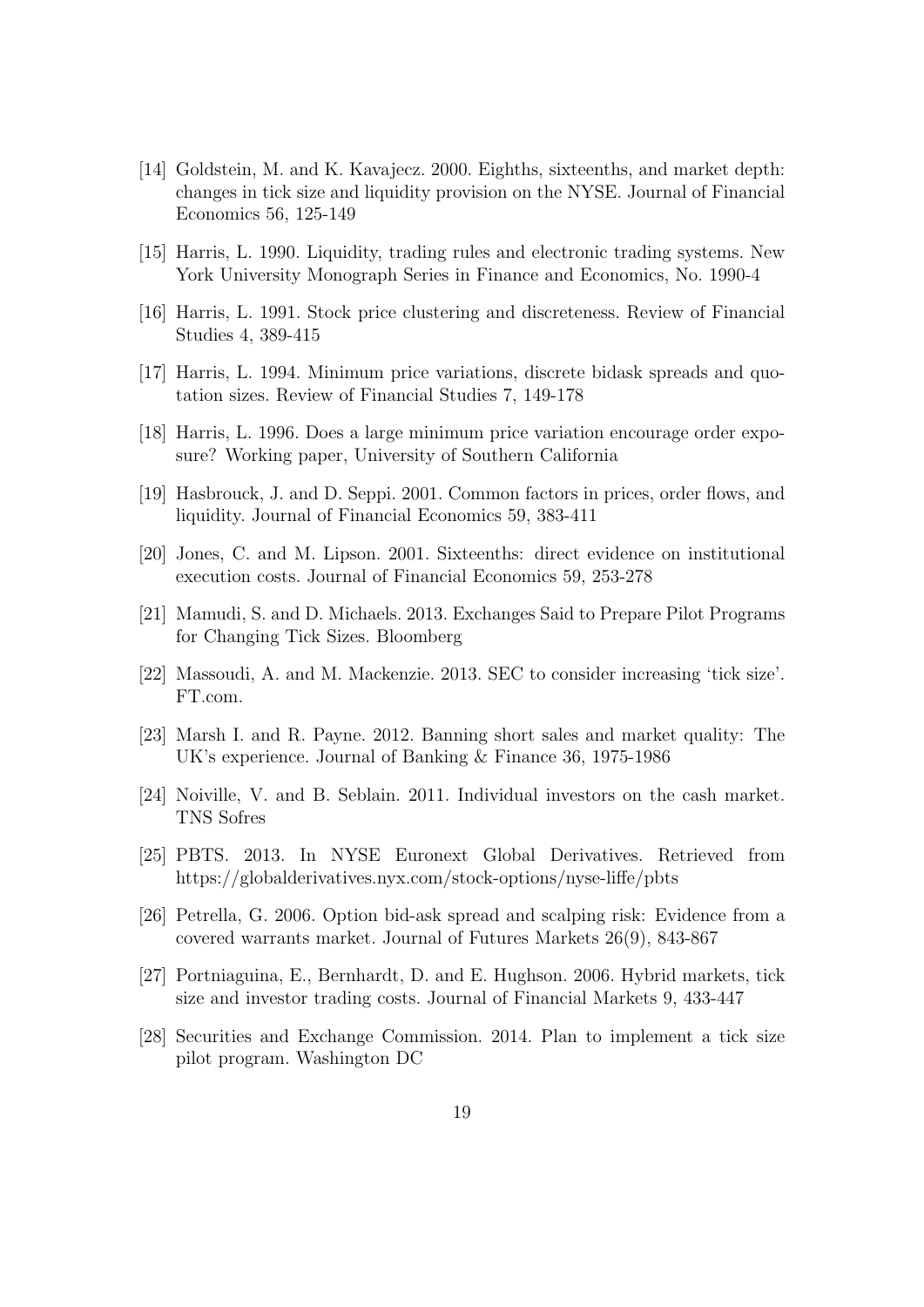- [29] Seppi, D.J. 1997. Liquidity provision with limit orders and a strategic specialist. Review of Financial Studies 10, 103-150
- [30] Smith, B.F., Alasdair, D., Turnbull, S. and R. W. White. 2006. The impact of pennies on the market quality of the Toronto Stock Exchange. The Financial Review, 41, 273-288
- [31] Venkataraman, K. 2001. Automated versus Floor Trading: An analysis of execution costs on the Paris and New York Exchanges. Journal of Finance 56, 1445-1885
- [32] Wei, J. and J. Zheng. 2010. Trading activity and bid-ask spreads of individual equity options. Journal of Banking & Finance 34, 2897-2916
- [33] Weild, D., Kim, E. and L. Newport. 2012. The trouble with small tick sizes. Grant Thornton Capital Markets Series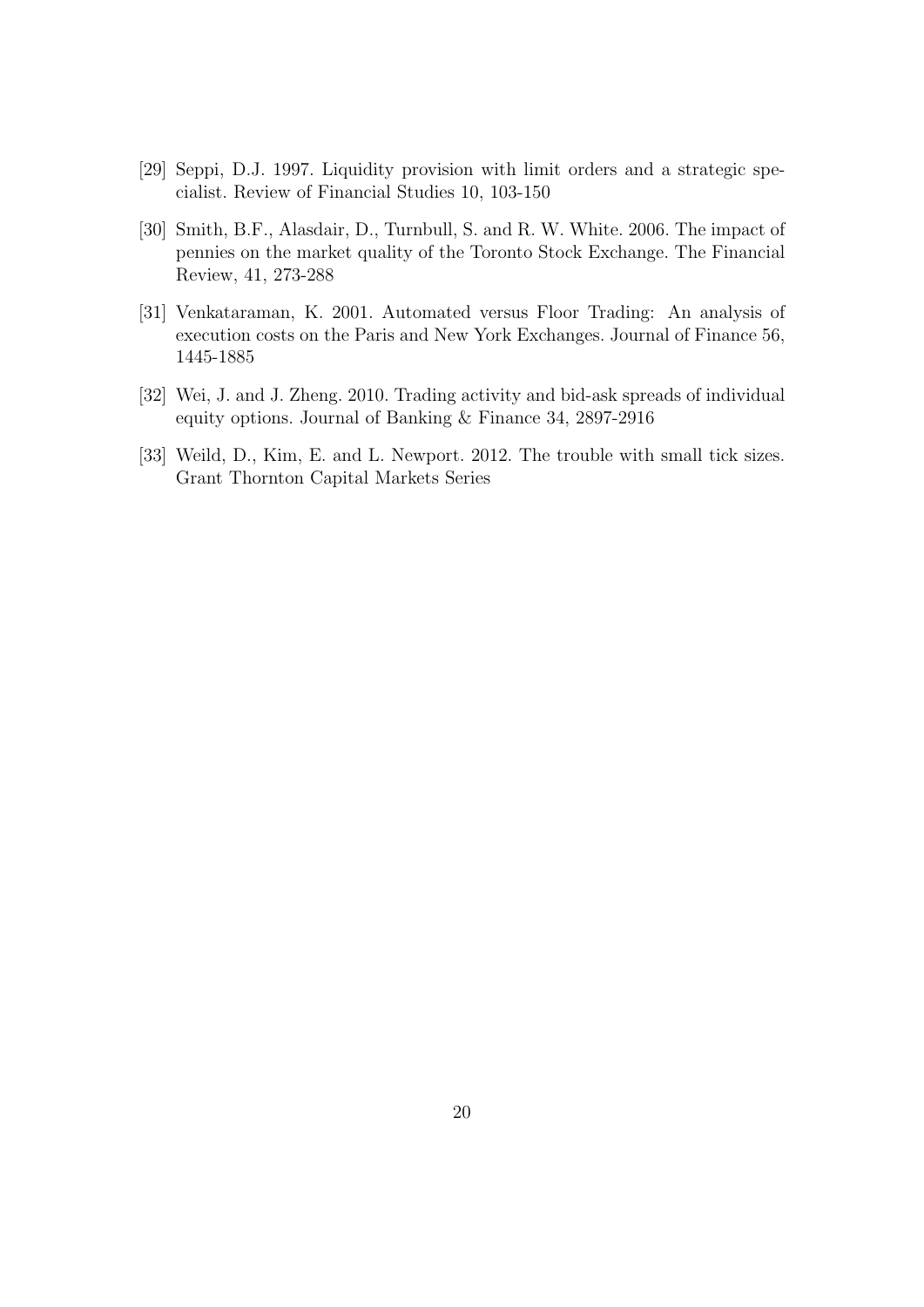|                       |             |               |                   | Calls                   |                         |             | Puts                    |             |
|-----------------------|-------------|---------------|-------------------|-------------------------|-------------------------|-------------|-------------------------|-------------|
|                       |             |               | $\overline{DOTM}$ | $\overline{\text{OTM}}$ | <b>ITM</b>              | <b>DOTM</b> | $\overline{\text{OTM}}$ | <b>ITM</b>  |
| Quoted Spread         | $1st$ stage | <b>Before</b> | 61.6              | 51.44                   | 48.3                    | 59.64       | 49.69                   | 46.08       |
|                       |             | After         | 40.6              | 26.28                   | 21.36                   | 41.64       | 23.73                   | 19.42       |
|                       |             | $%$ diff      | $-34.09***$       | $-48.91^{\ast\ast\ast}$ | $-55.77***$             | $-30.18***$ | $-52.24***$             | $-57.85***$ |
|                       | $2nd$ stage | <b>Before</b> | 19.38             | 18.28                   | 16.53                   | 19.07       | 18.15                   | 16.43       |
|                       |             | After         | 13.89             | 11.23                   | 8.77                    | 12.27       | 10.34                   | 8.67        |
|                       |             | $%$ diff      | $-28.32***$       | $-38.56***$             | $-46.94***$             | $-35.65***$ | $-43.03***$             | $-47.23***$ |
| Quoted Depth          | $1st$ stage | <b>Before</b> | 895.81            | 1131.34                 | 1144.93                 | 995.16      | 1161.11                 | 1401.83     |
|                       |             | After         | 378.81            | 378.37                  | 413.04                  | 383.21      | 385.44                  | 411.9       |
|                       |             | $%$ diff      | $-57.71***$       | $-66.55***$             | $-63.92***$             | $-61.49***$ | $-66.8***$              | $-70.61***$ |
|                       | $2nd$ stage | <b>Before</b> | 861.63            | 1095.07                 | 1352.92                 | 908.39      | 1156.35                 | 1371.55     |
|                       |             | After         | 293.22            | 347.31                  | 412.97                  | 364.89      | 392.07                  | 426.51      |
|                       |             | $%$ diff      | $-65.96***$       | $-68.28***$             | $-69.47***$             | $-59.83***$ | $-66.09***$             | $-68.90***$ |
| Log Quote Slope       | $1st$ stage | <b>Before</b> | 0.056             | 0.043                   | 0.042                   | 0.053       | 0.041                   | 0.039       |
|                       |             | After         | 0.044             | 0.028                   | 0.024                   | 0.046       | 0.025                   | 0.022       |
|                       |             | $%$ diff      | $-21.42***$       | $-34.88***$             | $-42.85***$             | $-13.2***$  | $-39.02***$             | $-43.58***$ |
|                       | $2nd$ stage | <b>Before</b> | 0.017             | 0.016                   | 0.013                   | 0.017       | 0.015                   | 0.013       |
|                       |             | After         | 0.015             | 0.013                   | 0.009                   | 0.013       | 0.011                   | 0.009       |
|                       |             | $%$ diff      | $-11.76***$       | $-18.75***$             | $-30.76^{\ast\ast\ast}$ | $-23.52***$ | $-26.66***$             | $-30.76***$ |
| Effective Half Spread | $1st$ stage | <b>Before</b> | 42.08             | 35.75                   | 32.97                   | 39.89       | 34.25                   | 30.33       |
|                       |             | After         | 21.73             | 14.76                   | 13.68                   | 22.63       | 14.86                   | 12.75       |
|                       |             | $%$ diff      | $-48.36***$       | $-58.71***$             | $-58.50***$             | $-43.26***$ | $-56.61***$             | $-57.96***$ |
|                       | $2nd$ stage | <b>Before</b> | 16.89             | 15.85                   | 13.31                   | 16.7        | 15.57                   | 12.89       |
|                       |             | After         | $\ \, 9.54$       | 7.52                    | 5.26                    | 8.72        | 7.32                    | 5           |
|                       |             | $%$ diff      | $-43.51***$       | $-52.55***$             | $-60.48***$             | $-47.78***$ | $-52.98***$             | $-61.21***$ |

Table 1: Measures of Quoted and Traded Liquidity

NOTE: % Quoted Spread is estimated as  $100 \times (Ask_i-Bid_i)/Midquote_i$ , where Midquote refers to the average of bid and ask price. Quoted Depth refers to the average number of contracts at the ask and bid price, estimated in 5-minute intervals. Log Quote Slope is estimated as  $(Ask_iBid_i)/(log(Volume_{ask,i}) + log(Volume_{bid,i}))$ , % Effective Half Spread is estimated as  $200 \times D \times (Price_i - Midquote_i) / Midquote_i$ , where D refers to a trade indicator dummy that takes the value of -1 is the trade is classified as a sell and +1 if it is classified as a buy. The first stage refers to the period around the first implementation of PBTS (June 02, 2009) and the second stage refers to the dates around the second implementation of PBTS (April 1, 2010). Before (after) refers to the 150-day period before (after) the implementation of PBTS. For calls, we define DOTM contracts with moneyness smaller than 0.9, OTM contracts with moneyness larger than or equal to 0.9 but smaller than 1.00 and ITM contracts with moneyness between or equal to 1.00 and 1.10. The opposite classification is used for puts. \*, \*\*, \*\*\* denote significance at 10%, 5% and 1% levels, respectively.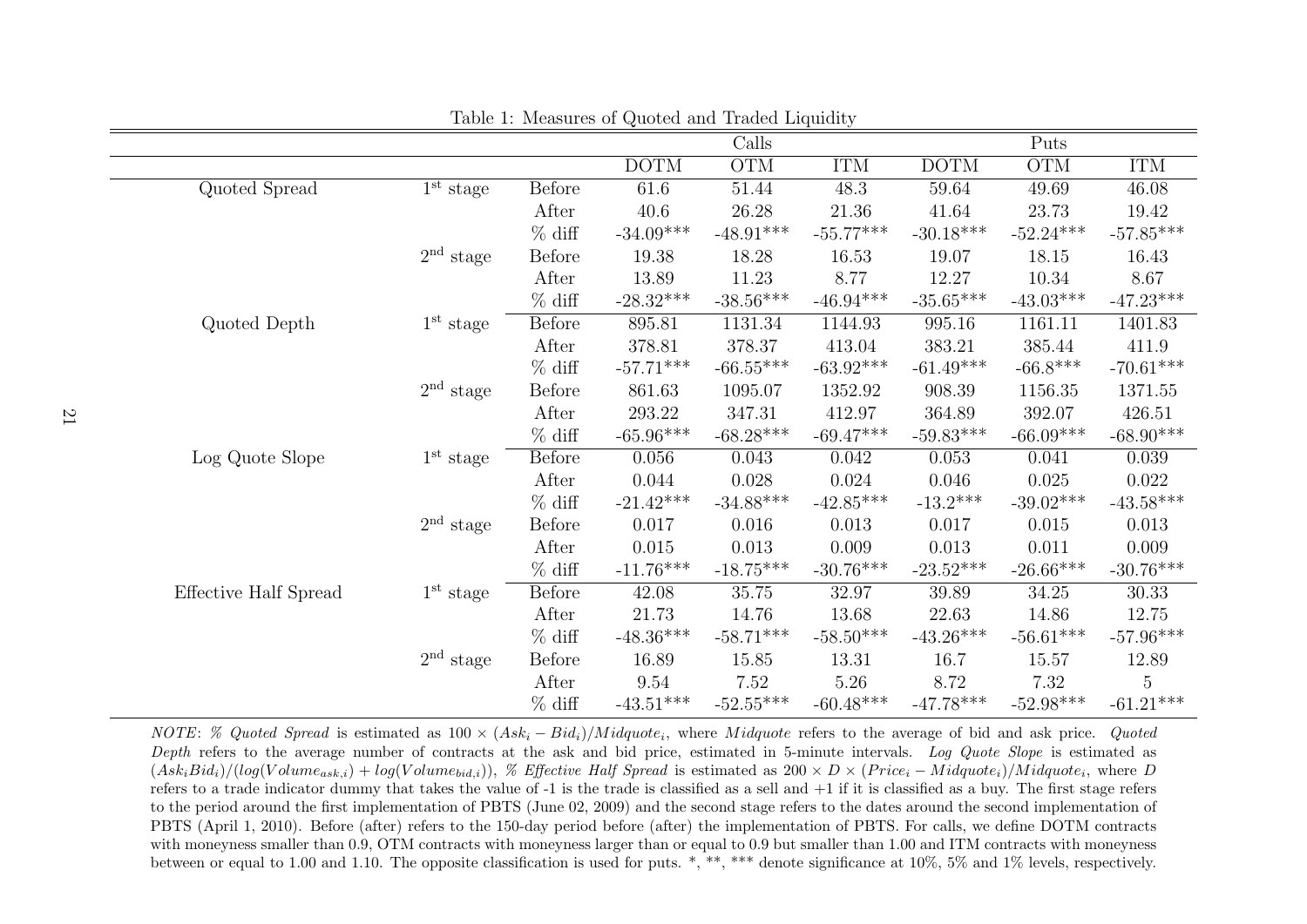|                 |             |               | $-$ 0.000 $-$ 0.000 $-$ 0.000 $-$ 0.000 $-$ 0.000 $-$ 0.000 $-$ |             |             |             |             |             |
|-----------------|-------------|---------------|-----------------------------------------------------------------|-------------|-------------|-------------|-------------|-------------|
|                 |             |               |                                                                 | Calls       |             |             | Puts        |             |
|                 |             |               | <b>DOTM</b>                                                     | <b>OTM</b>  | <b>ITM</b>  | <b>DOTM</b> | <b>OTM</b>  | <b>ITM</b>  |
| Price Impact    | $1st$ stage | <b>Before</b> | 24.84                                                           | 24.65       | 28.81       | 23.97       | 23.04       | 22.59       |
|                 |             | After         | 10.51                                                           | 9.11        | 7.1         | 10.15       | 8.47        | 9.08        |
|                 |             | $%$ diff      | $-57.68***$                                                     | $-63.04***$ | $-75.35$    | $-57.65***$ | $-63.23***$ | $-59.8$     |
|                 | $2nd$ stage | <b>Before</b> | 10.88                                                           | 11.15       | 9.31        | 11.24       | 11.34       | 9.45        |
|                 |             | After         | 5.61                                                            | 5.27        | 3.68        | 5.24        | 5.29        | 3.35        |
|                 |             | $%$ diff      | $-48.43***$                                                     | $-52.73***$ | $-60.47***$ | $-53.38***$ | $-53.35***$ | $-64.55***$ |
| Realized Spread | $1st$ stage | <b>Before</b> | 16.18                                                           | 13.4        | 7.06        | 15.04       | 12.45       | 11.71       |
|                 |             | After         | 6.42                                                            | 3.61        | 2.96        | 6.88        | 3.69        | 1.01        |
|                 |             | $%$ diff      | $-60.32***$                                                     | $-73.05***$ | $-58.07**$  | $-54.25***$ | $-70.36***$ | $-91.37$    |
|                 | $2nd$ stage | <b>Before</b> | 5.41                                                            | 4.12        | 3.72        | 4.78        | 3.89        | 3.38        |
|                 |             | After         | 2.82                                                            | 1.67        | 0.96        | 2.38        | 1.28        | 1.1         |
|                 |             | $%$ diff      | $-47.87***$                                                     | $-59.46$    | $-74.19$    | $-50.20***$ | $-67.09**$  | $-67.45$    |

Table 2: Realized Spread and Price Impact

NOTE: % Realized spread is estimated as  $200 \times D \times (Price_i - Midquote_{i+1})/Midquote_i$ , where D refers to a trade indicator dummy that takes the value of -1 is the trade is classified as a sell and +1 if it is classified as a buy. *% Price impact* is estimated as  $200 \times D \times (Midquote_{i+1} - Midquote_i)/Midquote_i$ . The first stage refers to the period around the first implementation of PBTS (June 02, 2009) and the second stage refers to the dates around the second implementation of PBTS (April 1, 2010). Before (after) refers to the 150-day period before (after) the implementation of PBTS. For calls, we define DOTM contracts with moneyness smaller than 0.9, OTM contracts with moneyness larger than or equal to 0.9 but smaller than 1.00 and ITM contracts with moneyness between or equal to 1.00 and 1.10. The opposite classification is used for puts.  $*, **$ , \*\*\* denote significance at 10%, 5% and 1% levels, respectively.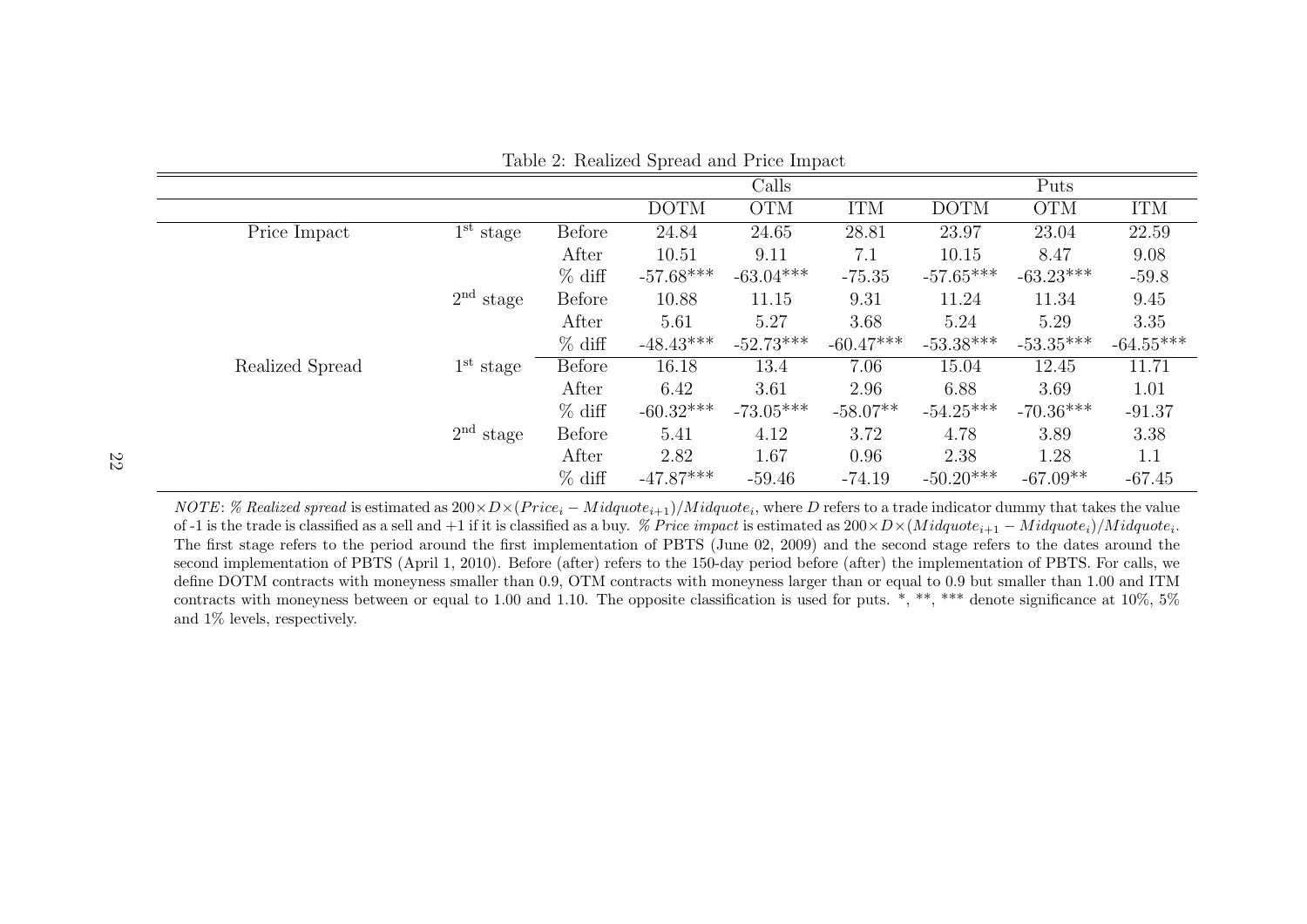|               |                                  |               | $\circ$     |             | $\cdot$     |             |             |             |
|---------------|----------------------------------|---------------|-------------|-------------|-------------|-------------|-------------|-------------|
|               |                                  |               |             | Calls       |             |             | Puts        |             |
|               |                                  |               | <b>DOTM</b> | <b>OTM</b>  | <b>ITM</b>  | <b>DOTM</b> | <b>OTM</b>  | <b>ITM</b>  |
| Traded Volume | $\overline{1}^{\text{st}}$ stage | <b>Before</b> | 11365.52    | 3780.21     | 337.5       | 6063.52     | 1738.92     | 200.93      |
|               |                                  | After         | 17090.36    | 12100.3     | 770.85      | 14121.94    | 6549.01     | 402.69      |
|               |                                  | $%$ diff      | $50.37***$  | 220.09***   | $128.4***$  | $132.9***$  | 276.61***   | $100.41***$ |
|               | $2nd$ stage                      | <b>Before</b> | 5716.99     | 15974.12    | 5638.36     | 5200.63     | 9628.09     | 2954.12     |
|               |                                  | After         | 10318.66    | 24612.85    | 6387.93     | 12627.98    | 17212.51    | 4041.42     |
|               |                                  | $%$ diff      | $80.49***$  | $54.07***$  | 13.29       | $142.81***$ | 78.77***    | $36.8***$   |
| Trades        | $1st$ stage                      | <b>Before</b> | 247.32      | 80.56       | 7.97        | 136.25      | 42.62       | 6.57        |
|               |                                  | After         | 292.78      | 219.67      | 17.24       | 307.77      | 135.52      | 10.46       |
|               |                                  | $%$ diff      | $18.38**$   | 172.67***   | $116.31***$ | $125.88***$ | 217.97***   | $59.20***$  |
|               | $2nd$ stage                      | <b>Before</b> | 164.97      | 465.75      | 144.65      | 142.35      | 303.47      | 97.96       |
|               |                                  | After         | 231.81      | 590.84      | 157.8       | 211.37      | 366.07      | 108.4       |
|               |                                  | $%$ diff      | $40.51***$  | $26.85***$  | 9.09        | $48.48***$  | $20.62***$  | $10.65***$  |
| Volatility    | $1st$ stage                      | <b>Before</b> | 5.16        | 5.92        | 7.06        | 4.43        | 5.31        | 5.75        |
|               |                                  | After         | 4.57        | 4.42        | 4.2         | 4.35        | 4.14        | 4.15        |
|               |                                  | $%$ diff      | $-11.43***$ | $-25.33***$ | $-40.50***$ | $-1.80**$   | $-22.03***$ | $-27.82*$   |
|               | $2nd$ stage                      | <b>Before</b> | 3.28        | 3.62        | 3.4         | 2.96        | $3.5\,$     | 3.24        |
|               |                                  | After         | 2.1         | 2.48        | 2.18        | 1.93        | 2.29        | 2.07        |
|               |                                  | $%$ diff      | $-35.97***$ | $-31.49***$ | $-35.88***$ | $-34.79***$ | $-34.57***$ | $-36.11***$ |

Table 3: Trading Activity and Volatility

NOTE: Traded Volume refers to the average volume per day, Trades refer to the total number of transactions per day and Volatility is estimated as the standard deviation of the absolute value of intraday 5-minute returns. The first stage refers to the period around the first implementation of PBTS (June 02, 2009) and the second stage refers to the dates around the second implementation of PBTS (April 1, 2010). Before (after) refers to the 150-day period before (after) the implementation of PBTS. For calls, we define DOTM contracts with moneyness smaller than 0.9, OTM contracts with moneyness larger than or equal to 0.9 but smaller than 1.00 and ITM contracts with moneyness between or equal to 1.00 and 1.10. The opposite classification is used for puts. \*, \*\*, \*\*\* denote significance at 10%, 5% and 1% levels, respectively.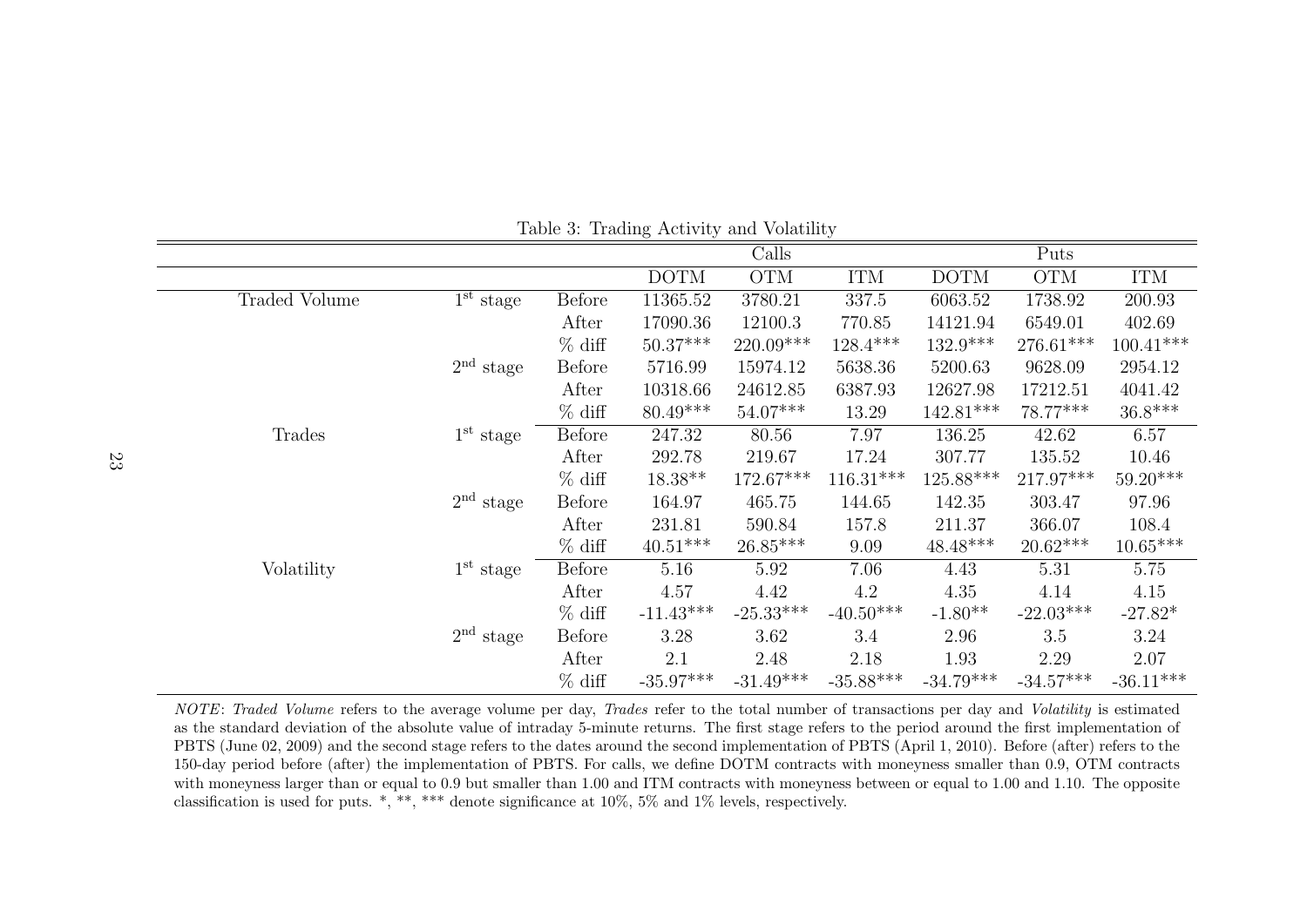|        |                                  |               | Table 1. Traded Engulary by Trailbaction Frequency |             |             |             |             |             |
|--------|----------------------------------|---------------|----------------------------------------------------|-------------|-------------|-------------|-------------|-------------|
|        |                                  |               |                                                    | Calls       |             |             | Puts        |             |
|        |                                  |               | <b>DOTM</b>                                        | <b>OTM</b>  | <b>ITM</b>  | <b>DOTM</b> | <b>OTM</b>  | <b>ITM</b>  |
| Low    | $\overline{1}^{\text{st}}$ stage | <b>Before</b> | 43.39                                              | 33.82       | 32.85       | 40.59       | 38.95       | 37.14       |
|        |                                  | After         | 26.1                                               | 24.38       | 19.31       | 33.44       | 22.5        | 19.06       |
|        |                                  | $%$ diff      | $-39.84***$                                        | $-27.91***$ | $-41.21***$ | $-17.61**$  | $-42.23***$ | $-48.68***$ |
|        | $2nd$ stage                      | <b>Before</b> | 20.36                                              | 20.39       | 17.96       | 20.31       | 20.62       | 15.34       |
|        |                                  | After         | 18.31                                              | 14.62       | 9.67        | 17.67       | 16.01       | 8.34        |
|        |                                  | $%$ diff      | $-10.06$                                           | $-28.29$    | $-46.15$    | $-12.99*$   | $-22.35$    | $-45.63$    |
| Medium | $1st$ stage                      | <b>Before</b> | 42.67                                              | 38.04       | 37.08       | 38.34       | 35.63       | 31.97       |
|        |                                  | After         | 25.6                                               | 17.95       | 11.2        | 24.02       | 16.6        | 10.48       |
|        |                                  | $%$ diff      | $-40.00***$                                        | $-52.81***$ | $-69.79***$ | $-37.35***$ | $-53.41***$ | $-67.21***$ |
|        | $2nd$ stage                      | <b>Before</b> | 17.42                                              | 17.18       | 13.92       | 17.36       | 16.47       | 13.23       |
|        |                                  | After         | 11.64                                              | 9.52        | 7.49        | 10.8        | 8.87        | 6.89        |
|        |                                  | $%$ diff      | $-33.18***$                                        | $-44.58***$ | $-46.19$    | $-37.78***$ | $-46.14**$  | $-47.92$    |
| High   | $1st$ stage                      | <b>Before</b> | 41.85                                              | 35.38       | 31.1        | 40.19       | 33.74       | 28.76       |
|        |                                  | After         | 20.26                                              | 13.52       | 12.9        | 21.09       | 14.03       | 13.46       |
|        |                                  | $%$ diff      | $-51.58***$                                        | $-61.78***$ | $-58.52***$ | $-47.52***$ | $-58.41***$ | $-53.19***$ |
|        | $2nd$ stage                      | <b>Before</b> | 16.62                                              | 15.38       | 13.18       | 16.27       | 15.18       | 12.8        |
|        |                                  | After         | 8.33                                               | 6.71        | 4.87        | 7.45        | 6.63        | 4.7         |
|        |                                  | $%$ diff      | $-49.87***$                                        | $-56.37***$ | $-63.05***$ | $-54.21***$ | $-56.32***$ | $-63.28**$  |

Table 4: Traded Liquidity by Transaction Frequency

NOTE: Traded Liquidity refers to the effective spread, estimated as  $200 \times D \times (Price_i - Midquote_i) / Midquote_i$ , where D refers to a trade indicator dummy that takes the value of -1 is the trade is classified as a sell and +1 if it is classified as a buy. Low, medium and high refer to daily transaction frequency. Low refers to the first quartile and High to the fourth quartile. Medium refers to the second and third quartile. The first stage refers to the period around the first implementation of PBTS (June 02, 2009) and the second stage refers to the dates around the second implementation of PBTS (April 1, 2010). Before (after) refers to the 150-day period before (after) the implementation of PBTS. For calls, we define DOTM contracts with moneyness smaller than 0.9, OTM contracts with moneyness larger than or equal to 0.9 but smaller than 1.00 and ITM contracts with moneyness between or equal to 1.00 and 1.10. The opposite classification is used for puts. \*, \*\*, \*\*\* denote significance at 10%, 5% and 1% levels, respectively.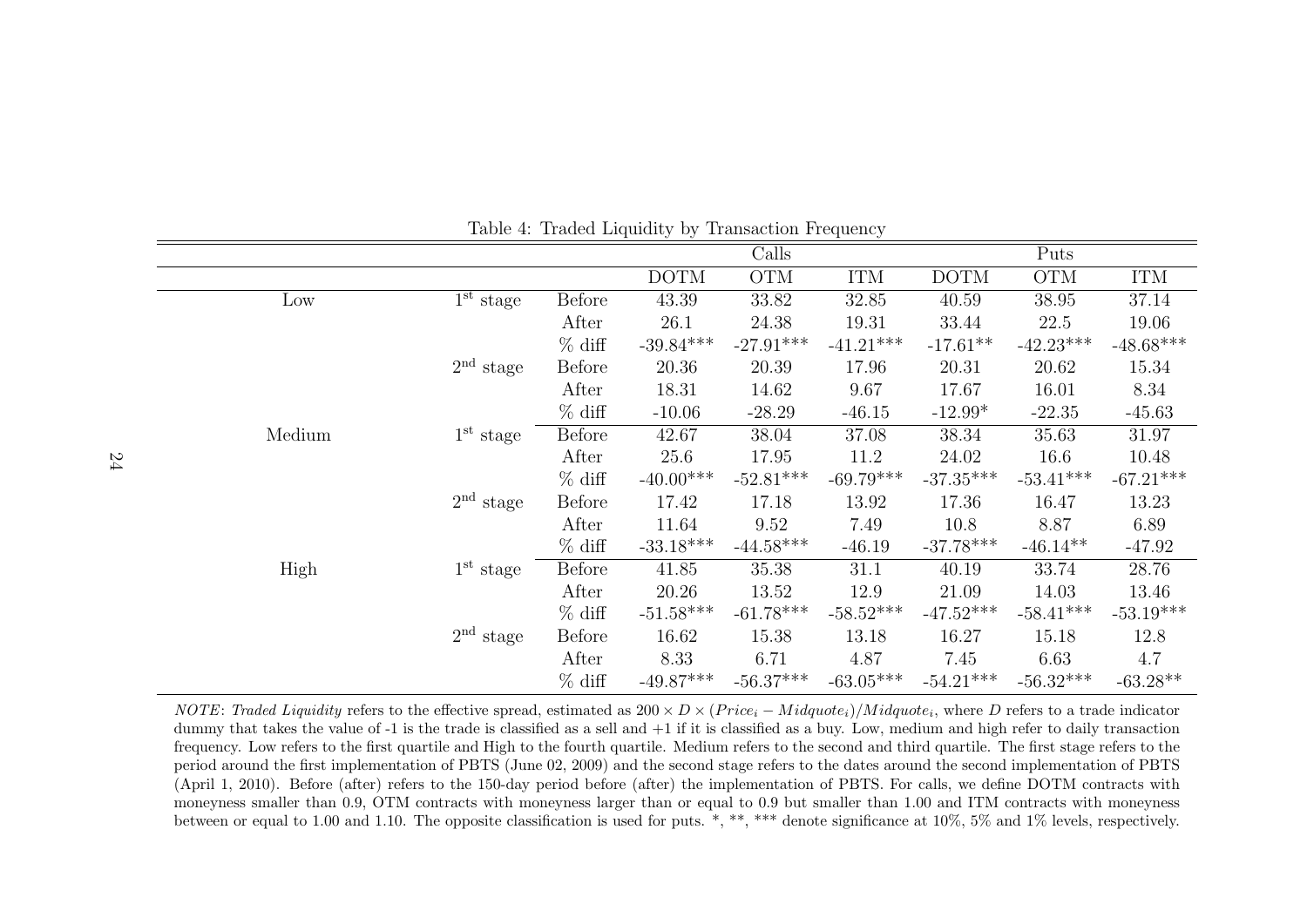|        |             |               | Table 0. Saoted Engulary by Underlying Volutilly |             |             |             |             |             |
|--------|-------------|---------------|--------------------------------------------------|-------------|-------------|-------------|-------------|-------------|
|        |             |               |                                                  | Calls       |             |             | Puts        |             |
|        |             |               | <b>DOTM</b>                                      | <b>OTM</b>  | <b>ITM</b>  | <b>DOTM</b> | <b>OTM</b>  | <b>ITM</b>  |
| Low    | $1st$ stage | <b>Before</b> | 0.054                                            | 0.041       | 0.039       | 0.049       | 0.039       | 0.04        |
|        |             | After         | 0.046                                            | 0.026       | 0.016       | 0.048       | 0.023       | 0.015       |
|        |             | $%$ diff      | $-14.81*$                                        | $-36.58***$ | $-58.97***$ | $-2.04$     | $-41.02***$ | $-62.5***$  |
|        | $2nd$ stage | <b>Before</b> | 0.019                                            | 0.015       | 0.012       | 0.017       | 0.014       | 0.012       |
|        |             | After         | 0.017                                            | 0.011       | 0.008       | 0.013       | 0.01        | 0.008       |
|        |             | $%$ diff      | $-10.52*$                                        | $-26.66***$ | $-33.33$    | $-23.52***$ | $-28.57***$ | $-33.33$    |
| Medium | $1st$ stage | <b>Before</b> | 0.062                                            | 0.049       | 0.037       | 0.062       | 0.046       | 0.034       |
|        |             | After         | 0.048                                            | 0.035       | 0.016       | 0.052       | 0.031       | 0.017       |
|        |             | $%$ diff      | $-22.58***$                                      | $-28.57***$ | $-56.75***$ | $-16.12***$ | $-32.60***$ | $-50.00***$ |
|        | $2nd$ stage | <b>Before</b> | 0.021                                            | 0.019       | 0.018       | 0.02        | 0.019       | 0.018       |
|        |             | After         | 0.019                                            | 0.018       | 0.016       | 0.017       | 0.016       | 0.017       |
|        |             | $%$ diff      | $-9.52$                                          | $-5.26***$  | $-11.11$    | $-15***$    | $-15.78***$ | $-5.55$     |
| High   | $1st$ stage | <b>Before</b> | 0.054                                            | 0.045       | 0.048       | 0.05        | 0.043       | 0.042       |
|        |             | After         | 0.04                                             | 0.028       | 0.036       | 0.04        | 0.025       | 0.028       |
|        |             | $%$ diff      | $-25.92***$                                      | $-37.77***$ | $-25.00***$ | $-20.00***$ | $-41.86***$ | $-33.33***$ |
|        | $2nd$ stage | <b>Before</b> | 0.015                                            | 0.015       | 0.014       | 0.015       | 0.014       | 0.013       |
|        |             | After         | 0.013                                            | 0.011       | 0.009       | 0.01        | 0.01        | 0.009       |
|        |             | $%$ diff      | $-13.33$                                         | $-26.66***$ | $-35.71***$ | $-33.33***$ | $-28.57***$ | $-30.76***$ |

Table 5: Quoted Liquidity by Underlying Volatility

NOTE: Quoted Liquidity refers to log quote slope estimated as  $(Ask_i-Bid_i)/(log(Volume_{ask,i}) + log(Volume_{bid,i}))$ . We use the range estimator as a measure of the underlying market volatility. We use the period before the implementation of the tick size changes to classify tickers based on liquidity. The first stage refers to the period around the first implementation of PBTS (June 02, 2009) and the second stage refers to the dates around the second implementation of PBTS (April 1, 2010). Before (after) refers to the 150-day period before (after) the implementation of PBTS. For calls, we define DOTM contracts with moneyness smaller than 0.9, OTM contracts with moneyness larger than or equal to 0.9 but smaller than 1.00 and ITM contracts with moneyness between or equal to 1.00 and 1.10. The opposite classification is used for puts.  $*, **$ , \*\*\* denote significance at 10%, 5% and 1% levels, respectively.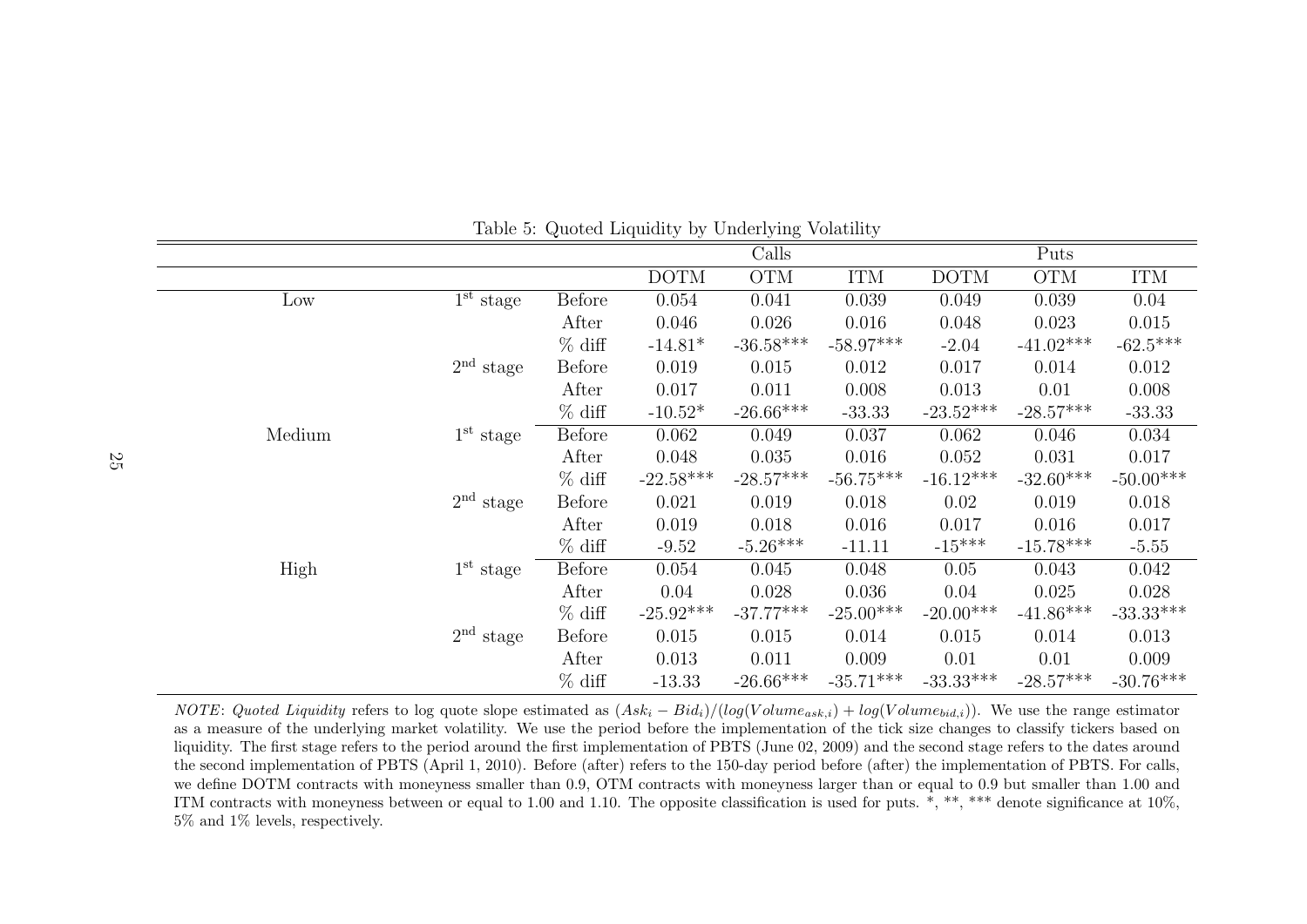| $10010$ of $10100$ $1000$ |          |             |             |             |             |             |             |  |  |  |
|---------------------------|----------|-------------|-------------|-------------|-------------|-------------|-------------|--|--|--|
|                           |          |             | Calls       |             |             | Puts        |             |  |  |  |
|                           |          | DOTM        | <b>OTM</b>  | <b>ITM</b>  | <b>DOTM</b> | <b>OTM</b>  | <b>ITM</b>  |  |  |  |
| $1st$ stage               | Before   | 4.2         | 4.53        | 11.55       | 4.39        | 4.45        | 18.23       |  |  |  |
|                           | After    | 15.7        | 15.17       | 17.7        | 15.77       | 16.16       | 17.67       |  |  |  |
|                           | $%$ diff | $273.80***$ | $234.87***$ | $53.24*$    | $259.22***$ | $263.14***$ | $-3.07***$  |  |  |  |
| $2nd$ stage               | Before   | 5.42        | 6.07        | 5.8         | 5.43        | 6.53        | 6.16        |  |  |  |
|                           | After    | 17.87       | 16.72       | 15.34       | 17.43       | 16.55       | 15.17       |  |  |  |
|                           | $%$ diff | $229.70***$ | $175.45***$ | $164.48***$ | $220.99***$ | $153.44***$ | $146.26***$ |  |  |  |

Table 6: % Price Improvement

NOTE: For the calculation of  $\%$  Price Improvement we use the entire time series at the best bid and ask and for each subticker, we classify a new best bid or best ask as a price improvement when the new ask is smaller than the previous ask or the new bid is greater than the old bid.We follow this procedure separately for calls and puts and across moneyness levels. We subsequently calculate the percentage of quote improvements per subticker, per day.The first stage refers to the period around the first implementation of PBTS (June 02, 2009) and the second stage refers to the dates around the second implementation of PBTS (April 1, 2010). Before (after) refers to the 150-day period before (after) the implementation of PBTS. For calls, we define DOTM contracts with moneyness smaller than 0.9, OTM contracts with moneyness larger than or equal to 0.9 but smaller than 1.00 and ITM contracts with moneyness between or equal to 1.00 and 1.10. The opposite classification is used for puts. \*, \*\*, \*\*\* denote significance at 10%, 5% and 1% levels, respectively.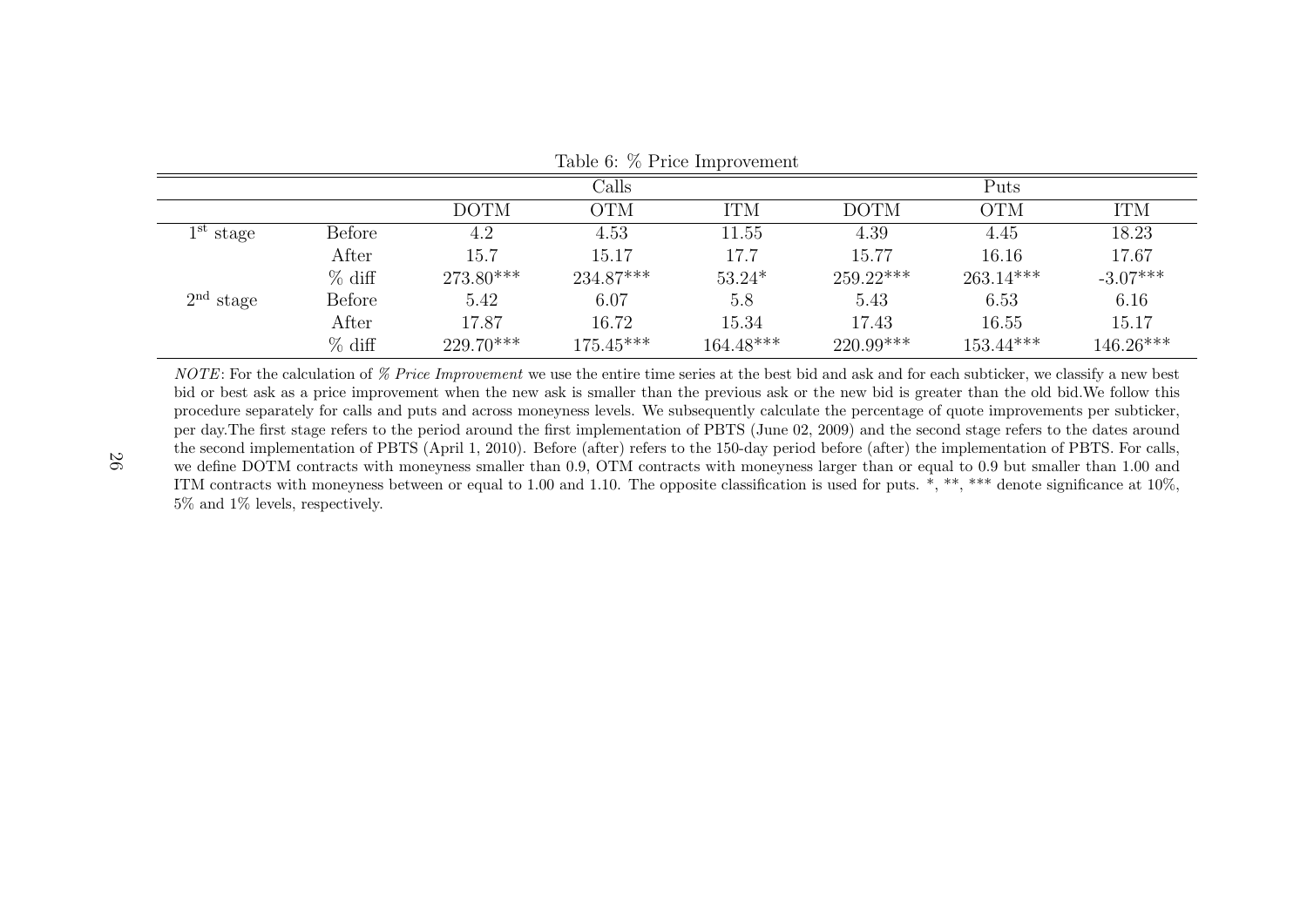| Spread               |             |                               |             |             |                       |             |             | Depth       |             |             |             |             |
|----------------------|-------------|-------------------------------|-------------|-------------|-----------------------|-------------|-------------|-------------|-------------|-------------|-------------|-------------|
|                      |             | $\overline{1}^{\rm st}$ stage |             |             | 2 <sup>nd</sup> stage |             |             | $1st$ stage |             |             | $2nd$ stage |             |
|                      | <b>DOTM</b> | <b>OTM</b>                    | <b>ITM</b>  | <b>DOTM</b> | <b>OTM</b>            | <b>ITM</b>  | <b>DOTM</b> | <b>OTM</b>  | <b>ITM</b>  | <b>DOTM</b> | <b>OTM</b>  | <b>ITM</b>  |
| Constant             | $17.91***$  | $13.08***$                    | $7.06***$   | $13.65***$  | $13.97***$            | $10.00***$  | $-1671***$  | $-2667***$  | $-3345***$  | $-1635***$  | $-2546***$  | $-3381***$  |
|                      | (23.46)     | (35.82)                       | (15.91)     | (23.22)     | (43.27)               | (34.44)     | $(-16.89)$  | $(-36.24)$  | $(-41.82)$  | $(-23.10)$  | $(-38.54)$  | $(-39.35)$  |
| $Treatment$ 27.77*** |             | 23.69***                      | $12.42***$  | $3.65***$   | $3.64***$             | $3.10***$   | $201***$    | 281***      | $-539***$   | 238***      | $233***$    | $108***$    |
|                      | (104.73)    | (72.25)                       | (10.70)     | (36.16)     | (60.76)               | (44.34)     | (16.19)     | (14.70)     | $(-5.96)$   | (15.67)     | (21.04)     | (5.61)      |
| Post                 | $-1.33***$  | $-0.56***$                    | $-0.79***$  | $1.78***$   | $0.89***$             | $0.22***$   | 19.64       | $-8.00$     | $69.50***$  | $-109***$   | $-75.4***$  | $161.22***$ |
|                      | $(-11.38)$  | $(-8.11)$                     | $(-11.42)$  | (20.94)     | (19.38)               | (4.28)      | (0.64)      | $(-0.34)$   | (3.01)      | $(-4.54)$   | $(-3.46)$   | (5.01)      |
| $Treat \times$       | $-30.95***$ | $-28.04***$                   | $-24.91***$ | $-10.04***$ | $-10.03***$           | $-9.08***$  | $-553***$   | $-878***$   | $-1006***$  | $-613***$   | $-751***$   | $-1004***$  |
| Post                 |             |                               |             |             |                       |             |             |             |             |             |             |             |
|                      | $(-120.45)$ | $(-96.68)$                    | $(-20.79)$  | $(-64.57)$  | $(-114.74)$           | $(-100.78)$ | $(-23.00)$  | $(-32.63)$  | $(-10.99)$  | $(-27.48)$  | $(-39.93)$  | $(-29.48)$  |
| Volatility           | $0.38***$   | $0.22***$                     | $0.18***$   | $0.47***$   | $0.31***$             | $0.33***$   | $-32.18***$ | $-25.08***$ | $-20.69***$ | $-24.65***$ | $-35.15***$ | $-46.21***$ |
|                      | (26.36)     | (29.99)                       | (29.58)     | (23.42)     | (46.00)               | (49.89)     | $(-23.23)$  | $(-27.12)$  | $(-17.29)$  | $-22.54)$   | $(-33.22)$  | $(-24.88)$  |
| 1/Pr                 | $2.82***$   | $2.48***$                     | $4.22***$   | $4.13***$   | $3.75***$             | $3.16***$   | $1.24***$   | $3.15***$   | 226.28***   | $74.63***$  | 94.37***    | $241.21***$ |
|                      | (97.82)     | (65.24)                       | (22.37)     | (95.79)     | (124.41)              | (70.13)     | (2.86)      | (3.95)      | (15.89)     | (20.64)     | (24.54)     | (25.14)     |
| Volume               | $0.90***$   | $1.92***$                     | $1.89***$   | $-0.98***$  | $0.16***$             | $0.96***$   |             |             |             |             |             |             |
|                      | (8.79)      | (40.27)                       | (41.63)     | $(-7.45)$   | (3.60)                | (22.04)     |             |             |             |             |             |             |
| UnderMV              | $-1.71***$  | $-1.99***$                    | $-1.69***$  | $-0.47***$  | $-1.21***$            | $-1.33***$  | $248.16***$ | $380.91***$ | $441.76***$ | 229.32***   | 338.65***   | $456.81***$ |
|                      | $(-20.63)$  | $(-46.14)$                    | $(-49.78)$  | $(-5.31)$   | $(-30.42)$            | $(-36.97)$  | (26.21)     | (55.62)     | (60.63)     | (31.71)     | (52.04)     | (54.55)     |
| PBAS                 | $1.92***$   | $1.65***$                     | $1.20***$   | $4.15***$   | $4.02***$             | $3.90***$   | $-13.40***$ | $13.43***$  | $18.65***$  | $22.62***$  | $206.32***$ | $-60.84***$ |
|                      | (2.70)      | (4.59)                        | (4.36)      | (4.48)      | (8.11)                | (9.63)      | $(-0.14)$   | (0.19)      | (0.29)      | (0.26)      | (2.90)      | $(-0.73)$   |
| $UnderVolt$ -0.23*** |             | $-0.23***$                    | $-0.16***$  | 0.07        | 0.01                  | < 0.01      | $64.68***$  | $78.16***$  | 73.99***    | $57.56***$  | $97.85***$  | $85.37***$  |
|                      | $(-7.37)$   | $(-13.18)$                    | $(-12.07)$  | (1.63)      | (0.61)                | (0.05)      | (11.30)     | (16.15)     | (14.71)     | (8.15)      | (14.16)     | (10.26)     |
| $\mathbb{R}^2$       | 0.74        | 0.75                          | 0.46        | 0.36        | $0.45\,$              | 0.41        | 0.27        | 0.35        | 0.40        | 0.37        | 0.39        | 0.45        |

Table 7: DID Quoted Spread and Quoted Depth

NOTE: Spread refers to quoted spread and depth refers to quoted depth. Treatment is a dummy variable that takes the value of 1 for options that are affected by the implementation of the PBTS. Post is a dummy variable that takes the value of 1 for the dates after the implementation of the PBTS. Volatility is estimated as the absolute value of intraday 5-minute returns. Pr refers to option price,  $Volume$  is the natural logarithm of trading volume per interval, UnderMV refers to the natural logarithm of market capitalization of the underlying asset, PBAS refers to the underlying percentage bid-ask spread and UnderV olt refers to the underlying volatility estimated used the range estimator. The first stage refers to the period around the first implementation of PBTS (June 02, 2009) and the second stage refers to the dates around the second implementation of PBTS (April 1, 2010). For calls, we define DOTM contracts with moneyness smaller than 0.9, OTM contracts with moneyness between 0.9 and 1.00 and ITM contracts with moneyness between or equal to 1.00 and 1.10. The opposite classification is used for puts. T-statistics are in parentheses. \*, \*\*, \*\*\* denote significance at 10%, 5% and 1% levels, respectively.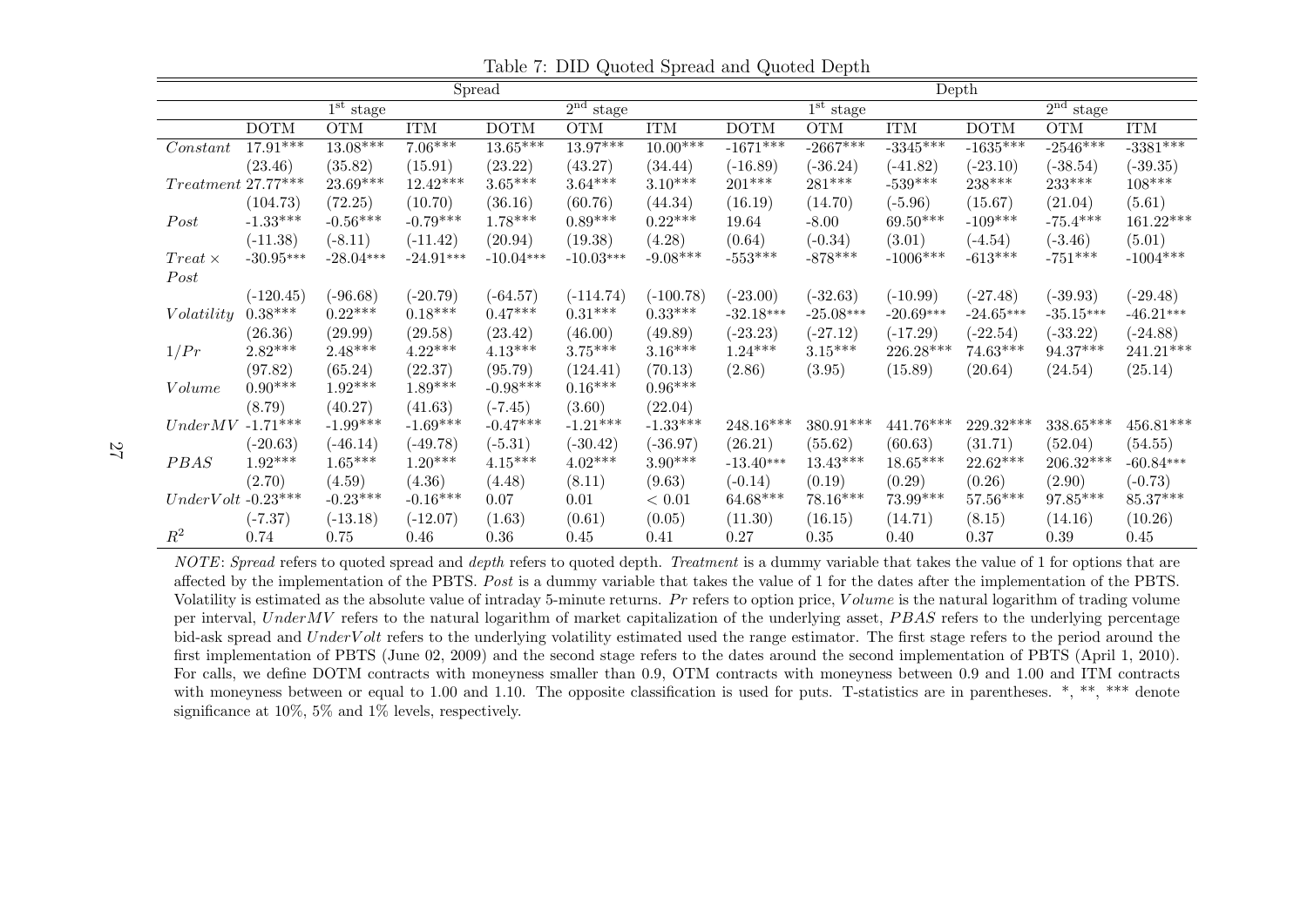| Spread                           |             |                                  |             |             |                           |                       |             |                           |             | Depth       |                           |             |
|----------------------------------|-------------|----------------------------------|-------------|-------------|---------------------------|-----------------------|-------------|---------------------------|-------------|-------------|---------------------------|-------------|
|                                  |             | $\overline{1}^{\text{st}}$ stage |             |             | $\overline{2^{nd}}$ stage |                       |             | $\overline{1^{st}}$ stage |             |             | $\overline{2^{nd}}$ stage |             |
|                                  | <b>DOTM</b> | <b>OTM</b>                       | <b>ITM</b>  | <b>DOTM</b> | <b>OTM</b>                | <b>ITM</b>            | <b>DOTM</b> | $\overline{\text{OTM}}$   | <b>ITM</b>  | <b>DOTM</b> | OTM                       | <b>ITM</b>  |
| Constant                         | $17.31***$  | $14.90***$                       | $5.23***$   | $14.71***$  | $14.09***$                | $5.47***$             | $0.04***$   | $0.02***$                 | $0.01***$   | $0.02***$   | $0.02***$                 | $0.01***$   |
|                                  | (16.94)     | (17.47)                          | (8.85)      | (11.12)     | (19.94)                   | (14.83)               | (31.27)     | (54.59)                   | (31.10)     | (22.64)     | (50.88)                   | (49.92)     |
| $Treatment\ 23.36***$            |             | $20.35***$                       | $10.53***$  | $3.89***$   | $3.75***$                 | $2.91^{\ast\ast\ast}$ | $2.1E-2***$ | $1.6E-2***$               | $9.0E-2***$ | $2.0E-2***$ | $2.0E-2***$               | $2.0E-2***$ |
|                                  | (56.63)     | (43.81)                          | (6.39)      | (9.39)      | (18.48)                   | (20.08)               | (53.26)     | (40.81)                   | (6.76)      | (14.43)     | (30.09)                   | (29.49)     |
| Post                             | $-1.32***$  | $-0.60***$                       | $-0.01$     | $-0.09$     | $-0.07$                   | 0.01                  | $-2E-2***$  | $0.001***$                | $-1E-2***$  | $3E-2***$   | $1E-2***$                 | $0.001***$  |
|                                  | $(-5.17)$   | $(-3.29)$                        | $(-0.35)$   | $(-0.25)$   | $(-0.47)$                 | (0.30)                | $(-8.31)$   | (2.96)                    | $(-8.73)$   | (15.09)     | (15.03)                   | (3.56)      |
| $Treat \times$                   | $-23.90***$ | $-22.37***$                      | $-17.02***$ | $-8.01***$  | $-8.53***$                | $-8.39***$            | $-2E-2***$  | $-2E-2***$                | $-1E-2***$  | $-5E-2***$  | $-6E-2***$                | $-6E-2***$  |
| Post                             |             |                                  |             |             |                           |                       |             |                           |             |             |                           |             |
|                                  | $(-57.69)$  | $(-45.58)$                       | $(-12.40)$  | $(-18.18)$  | $(-40.97)$                | $(-66.45)$            | $(-53.00)$  | $(-57.60)$                | $(-10.63)$  | $(-29.34)$  | $(-56.41)$                | $(-77.59)$  |
| Volatility                       | $0.22***$   | $0.16***$                        | $-0.01$     | $0.40***$   | $0.35***$                 | $0.05***$             | $1.0E-2***$ | $0.001***$                | $0.001***$  | $1.0E-2***$ | $0.001***$                | $0.0E-2***$ |
|                                  | (4.77)      | (4.88)                           | $(-1.39)$   | (5.80)      | (9.28)                    | (4.39)                | (29.12)     | (23.73)                   | (21.67)     | (17.02)     | (33.65)                   | (36.31)     |
| 1/Pr                             | $1.23***$   | $1.12***$                        | $2.69***$   | $2.34***$   | $2.33***$                 | $2.40***$             | $3.0E-2***$ | $2.0E-2***$               | $4.0E-2***$ | $4.0E-2***$ | $3.0E-2***$               | $2.0E-2***$ |
|                                  | (30.12)     | (25.20)                          | (8.35)      | (13.91)     | (23.33)                   | (22.57)               | (77.24)     | (48.44)                   | (17.83)     | (58.77)     | (89.38)                   | (57.65)     |
| Volume                           | $-0.76***$  | $-0.65***$                       | $-0.22***$  | $-0.77***$  | $-0.87***$                | $-0.24***$            | $-4E-2***$  | $-2E-2***$                | $-1E-2***$  | $-2E-2***$  | $-2E-2***$                | $-2E-2***$  |
|                                  | $(-7.74)$   | $(-9.18)$                        | $(-7.79)$   | $(-6.84)$   | $(-14.58)$                | $(-8.76)$             | $(-31.30)$  | $(-48.83)$                | $(-47.90)$  | $(-23.51)$  | $(-50.51)$                | $(-45.53)$  |
| UnderMV                          | $-0.59***$  | $-0.38***$                       | 0.01        | $-0.46***$  | $-0.14***$                | $0.09***$             |             |                           |             |             |                           |             |
|                                  | $(-8.03)$   | $(-7.35)$                        | (0.77)      | $(-5.60)$   | $(-3.70)$                 | (3.26)                |             |                           |             |             |                           |             |
| PBAS                             | 0.53        | 1.38                             | $-0.34$     | 1.55        | 1.07                      | 0.42                  | $5.0E-2***$ | $3.0E-2***$               | $2.0E-2***$ | $7.0E-2***$ | $6.0E-2***$               | 5.0E-02     |
|                                  | (0.55)      | (1.39)                           | $(-0.95)$   | (0.93)      | (1.12)                    | (1.25)                | (3.63)      | (5.72)                    | (5.89)      | (4.22)      | (8.15)                    | (10.21)     |
| $UnderVolt$ -0.21 $\ast\ast\ast$ |             | $-0.19***$                       | $0.02**$    | $-0.23***$  | $-0.25***$                | $0.02*$               | $-1E-2***$  | $0.001^{***}\,$           | $0.001***$  | $0.001***$  | $0.001***$                | $0.001***$  |
|                                  | $(-6.74)$   | $(-4.90)$                        | (2.46)      | $(-3.10)$   | $(-5.90)$                 | (1.67)                | $(-11.11)$  | (10.37)                   | (9.74)      | (3.44)      | (4.17)                    | (1.18)      |
| $R^2$                            | 0.37        | 0.16                             | $0.36\,$    | 0.04        | 0.04                      | $0.39\,$              | 0.62        | 0.65                      | 0.46        | 0.23        | 0.37                      | 0.42        |

Table 8: DID Traded and Quoted Liquidity

NOTE: Traded liquidity refers to effective spread, estimated as  $200 \times D \times (Price_i - Midquote_i) / Midquote_i$ , where D refers to a trade indicator dummy that takes the value of  $-1$  if the trade is classified as a sell and  $+1$  if it is classified as a buy. Quoted liquidity refers to log quote slope estimated as  $(Ask_i - Bid_i)/(log(Volume_{ask,i}) + log(Volume_{bid,i}))$ . Treatment is a dummy variable that takes the value of 1 for options that are affected by the implementation of the PBTS. Post is a dummy variable that takes the value of 1 for the dates after the implementation of the PBTS. Volatility is estimated as the absolute value of intraday 5-minute returns. Pr refers to option price,  $Volume$  is the natural logarithm of trading volume per interval, UnderMV refers to the natural logarithm of market capitalization of the underlying asset, PBAS refers to the underlying percentage bid-ask spread and UnderVolt refers to the underlying volatility estimated used the range estimator. The first stage refers to the period around the first implementation of PBTS (June 02, 2009) and the second stage refers to the dates around the second implementation of PBTS (April 1, 2010). For calls, we define DOTM contracts with moneyness smaller than 0.9, OTM contracts with moneyness between 0.9 and 1.00 and ITM contracts with moneyness between or equal to 1.00 and 1.10. The opposite classification is used for puts. T-statistics are in parentheses. \*, \*\*, \*\*\* denote significance at 10%, 5% and 1% levels, respectively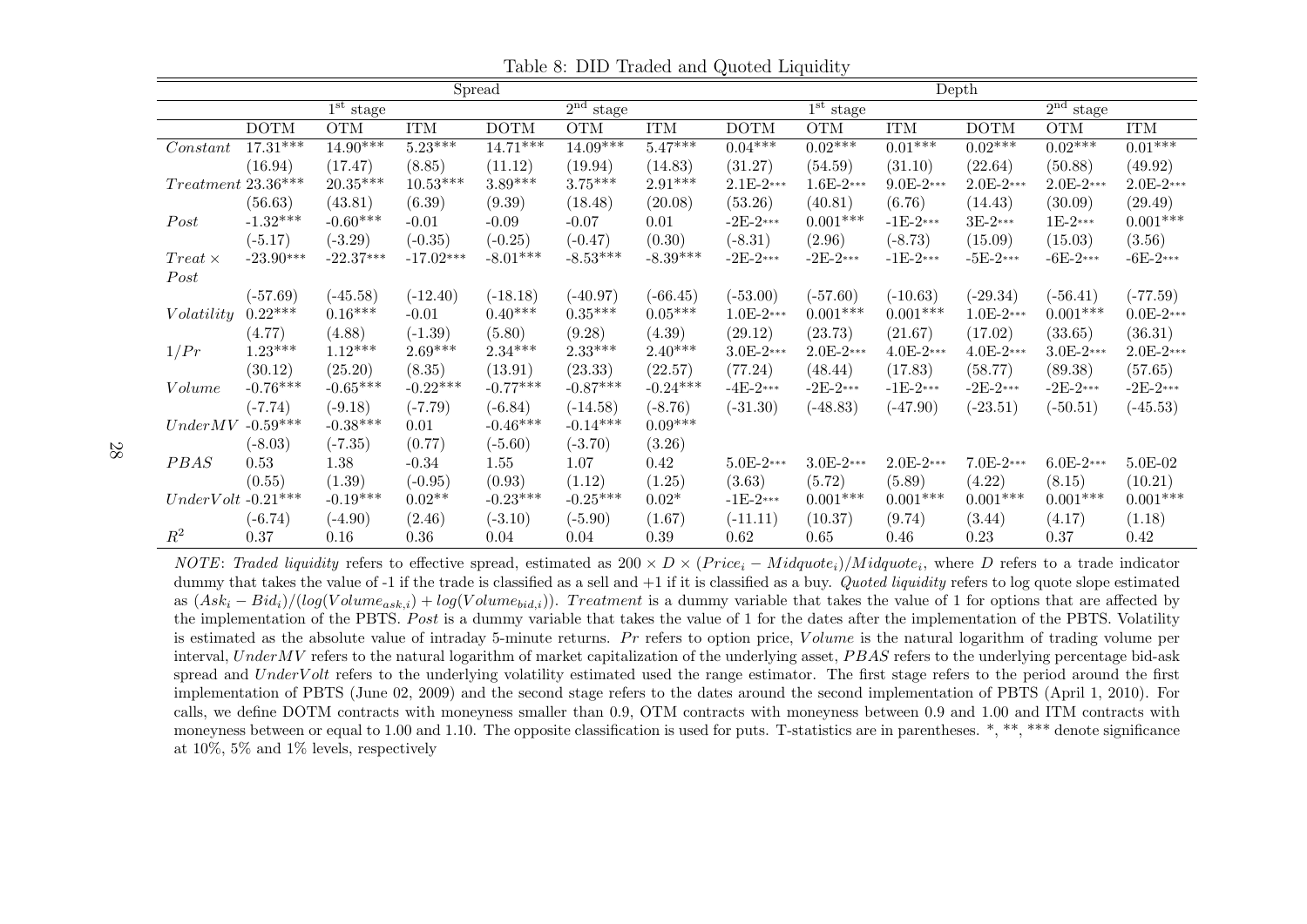

Figure 1: Quoted Spread and Depth Around the Tick Size Change

Notes: This Figure plots the average quoted spread and quoted depth for contracts trading around the implementation of the PBTS. The horizontal axis refers to days to and from the 1st and 2nd stage of PBTS. Due to space considerations, we only present the result for call contracts.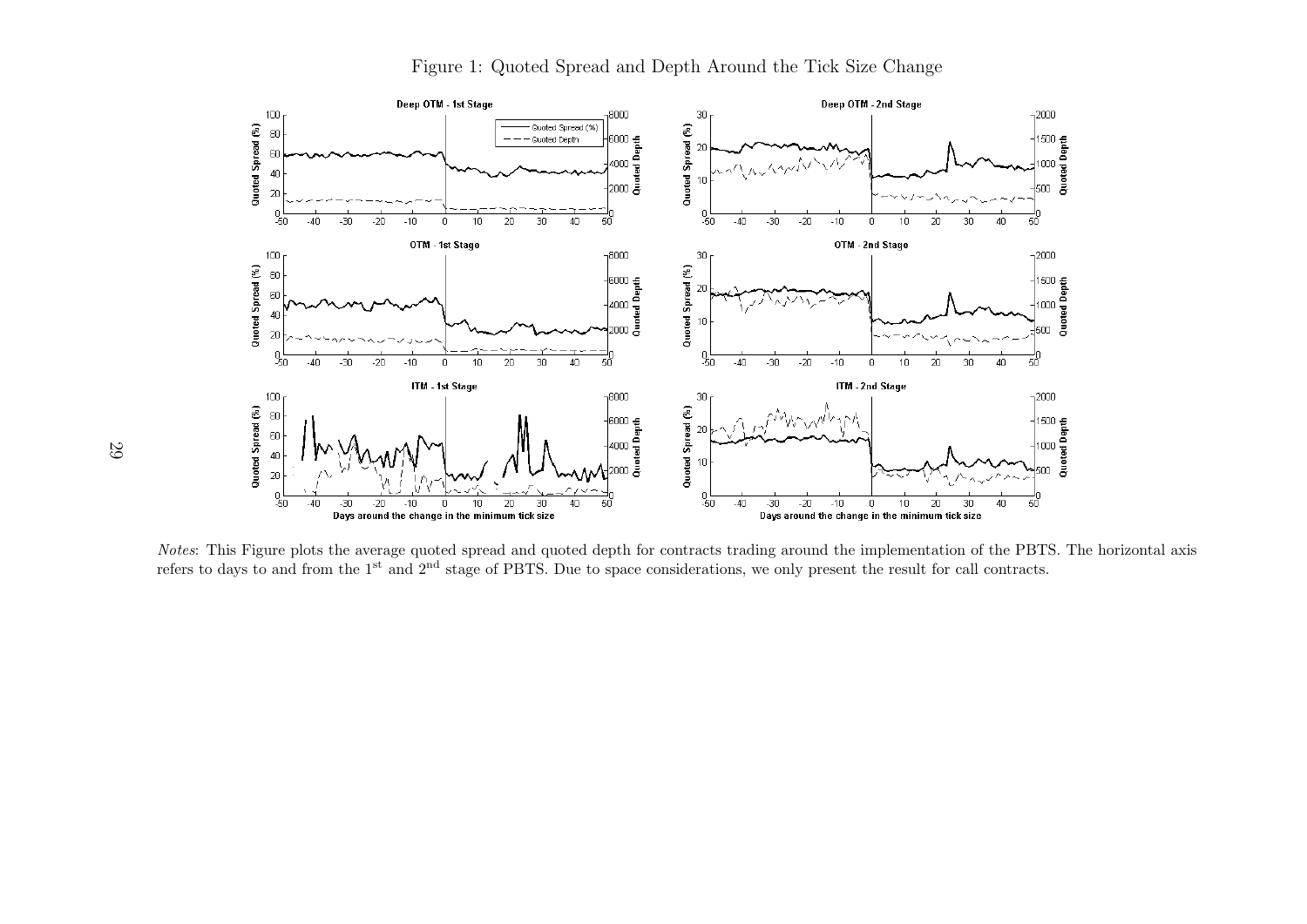

Figure 2: Quoted and Traded Liquidity Around the Tick Size Change

Notes: This Figure plots the average effective half spread (EHS) and quoted log slope (Slope) for contracts trading around the implementation of the PBTS. The horizontal axis refers to days to and from the 1<sup>st</sup> and 2<sup>nd</sup> stage of PBTS. Due to space considerations, we only present the result for call contracts.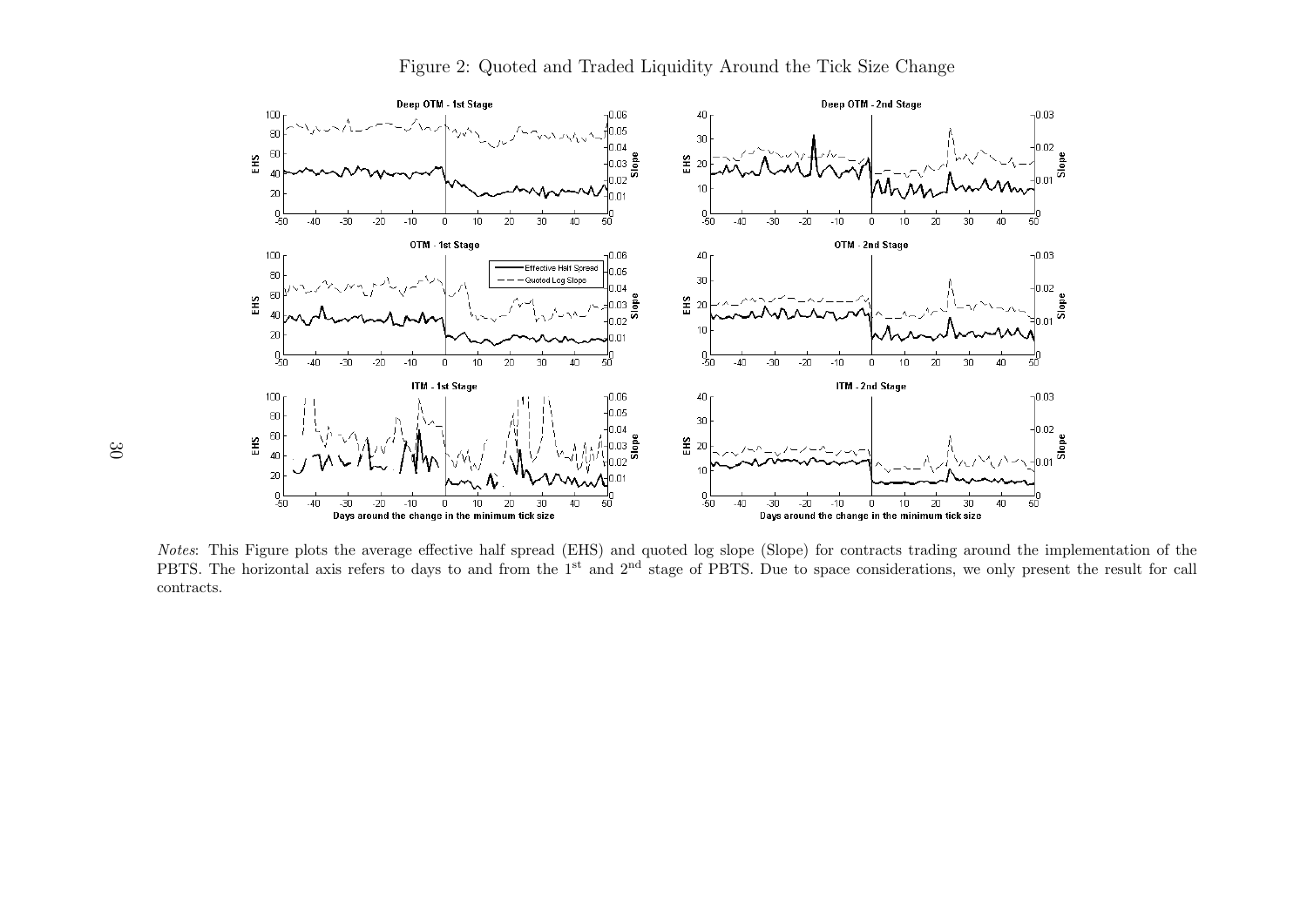

Figure 3: Average Depth and Trade Size Around the Tick Size Change

Notes: This Figure plots the average trade size and quote depth the around the implementation of the PBTS. SD refers to the standard deviation of the mean trade size. For the first (last) two plots, the horizontal axis refers to days to and from to June 2, 2009 (April 1, 2010) (day 0). Due to space considerations, we only present the result for call contracts.